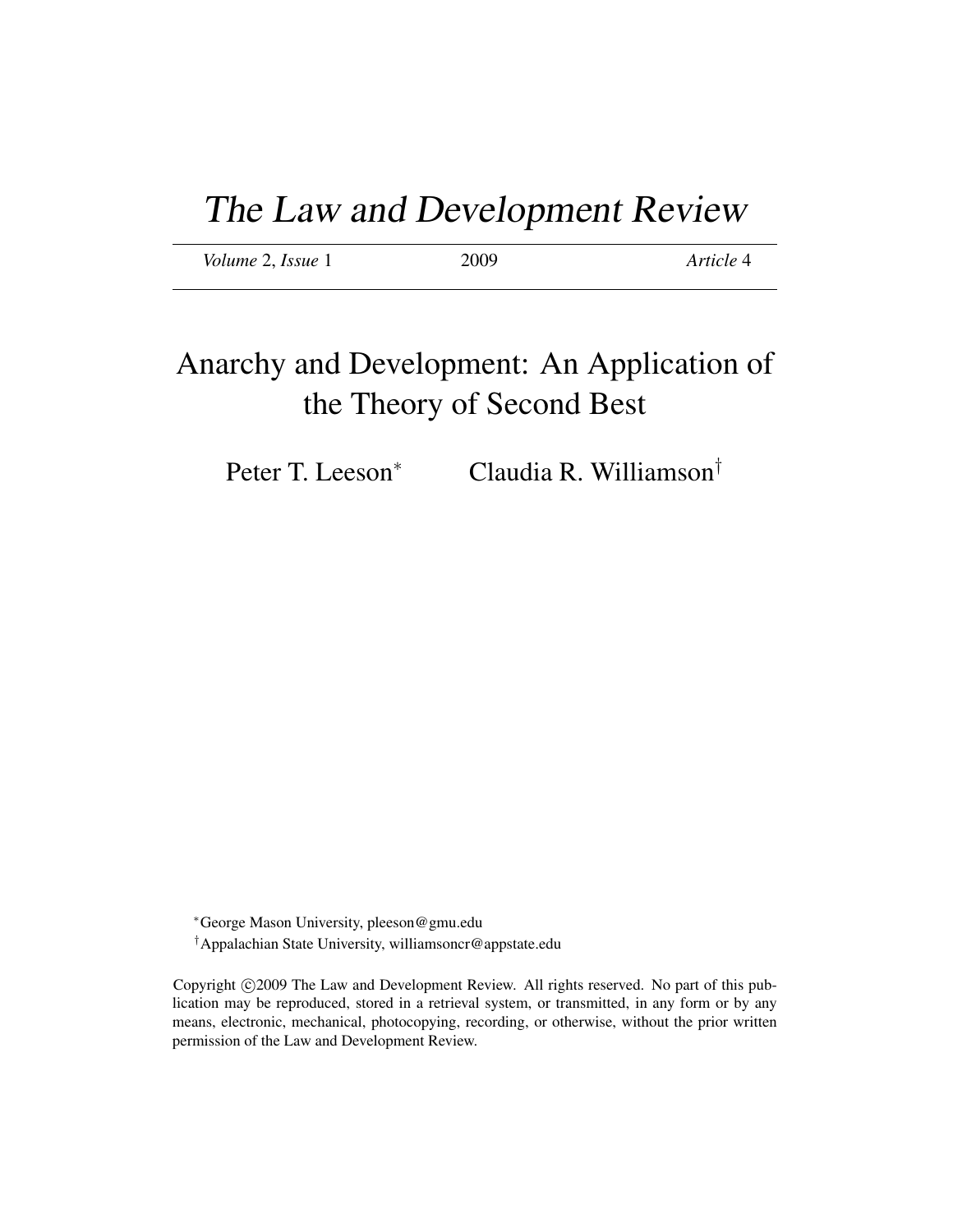# Anarchy and Development: An Application of the Theory of Second Best<sup>∗</sup>

Peter T. Leeson and Claudia R. Williamson

#### Abstract

Could anarchy be a constrained optimum for weak and failing states? Although a limited government that protects citizens' property rights and provides public goods may be the firstbest governance arrangement for economic development, among the poorest nations such "ideal political governance" is not an option. LDCs face a more sobering choice: "predatory political governance" or no government at all. Many predatory governments do more to damage their citizens' welfare than to enhance it. In light of this, we show that conditional on failure to satisfy a key institutional condition required for ideal political governance—constrained politics—citizens' welfare is maximized by departing from the other conditions required for this form of governance: state-supplied law and courts, state-supplied police, and state-supplied public goods. Since departing from these conditions produces anarchy and fulfilling them when government is unconstrained producers predatory political governance, anarchy is a second best.

KEYWORDS: anarchy, development, LDCs

<sup>∗</sup>We thank Pete Boettke, Chris Coyne, and an anonymous reviewer for helpful comments and suggestions on a previous version of this paper. Leeson gratefully acknowledges the financial assistance of the Mercatus Center at George Mason University.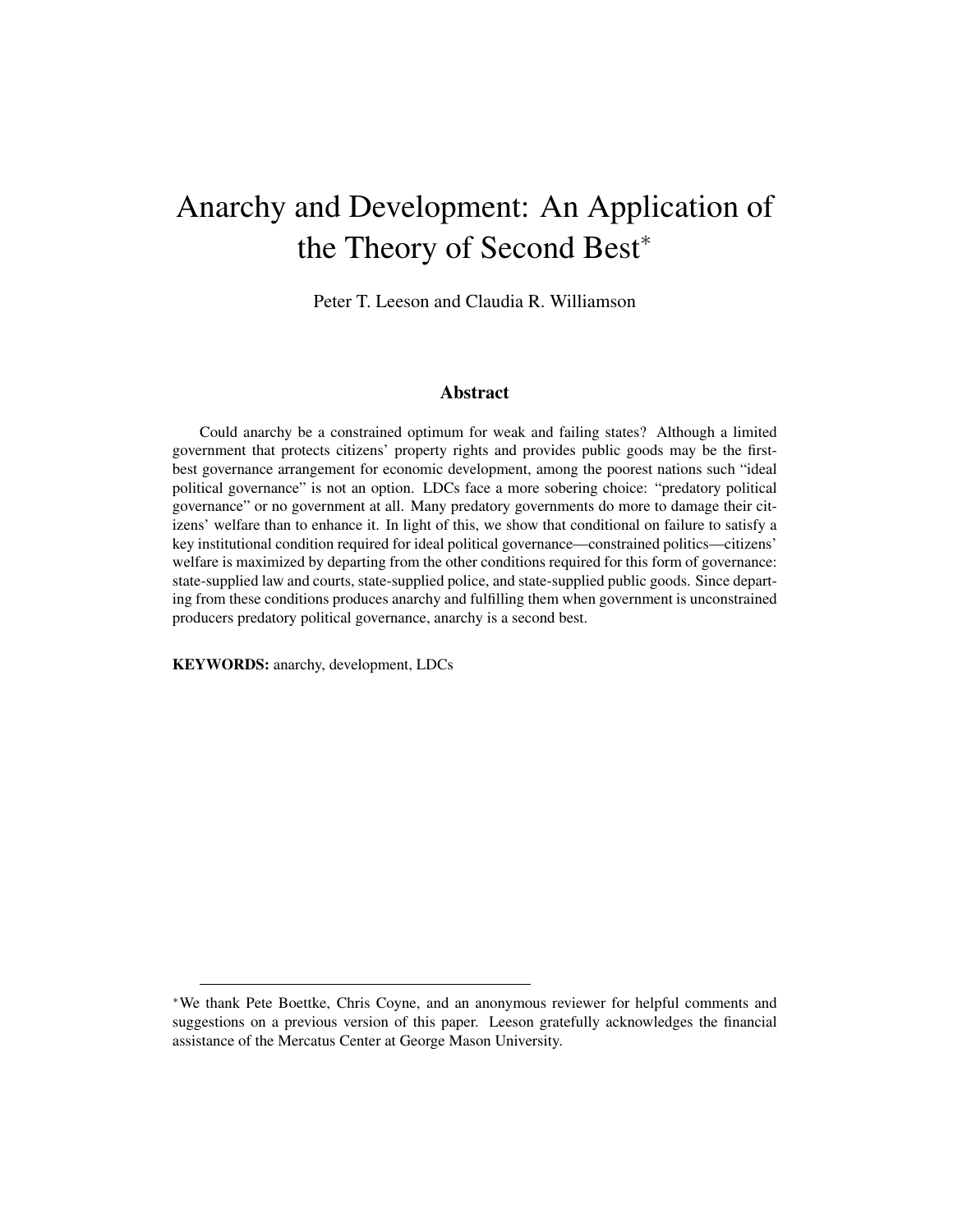## **I. INTRODUCTION**

According to Foreign Policy and the Fund for Peace, nearly 14 percent of the world's countries (28 countries) have "failing states." In them, governments are on the verge of collapse, threatening anarchy.<sup>1</sup> Another 39 percent of the world's countries (78 countries) have states in imminent danger of failing. Thus, remarkably, over half of the world is on or near the cusp of state failure.<sup>2</sup>

The traditional rationale for government is rooted in the social dilemma that plagues anarchy, famously characterized by Thomas Hobbes.<sup>3</sup> According to this argument, individuals in the state of nature are prone to violence and confront collective action problems that prevent them from cooperating for mutual gain. Introducing government solves these problems. By creating a monopoly on the use of force and acting as the final arbiter of disputes, government is empowered to protect citizens' property claims and compel contributions to public goods that improve social welfare.

Nearly all social scientists have concurred with Hobbes' characterization of anarchy and his prescription of government as the solution to the social dilemma. Yet the widespread failure of governments noted above casts doubt on the accuracy of this consensus. The incredible success of a minority of states has overshadowed the fact that a majority of them are failed or in imminent danger of failing. As a result, political economists' attention has been diverted from the rule to the exception, creating the false impression that most experiments with government as a solution to the social dilemma are like those we observe in North America or Western Europe instead of those we observe in Sub-Saharan Africa (SSA) or Eastern Europe.

This paper argues that this false impression is especially problematic for considerations of economic development. It has led to a situation in which the alleged obviousness of government's desirability from the standpoint of social welfare in least developed countries (LDCs) has gone virtually unquestioned. Ironically, these countries are those in which state failure is most prominent and

<sup>&</sup>lt;sup>1</sup> Foreign Policy/Fund for Peace, *Failed States Index*, available at: <www.fundforpeace.org and http://foreignpolicy.com>. Only in one country classified as a "failed state" by the *Failed States Index* has central government been completely demolished and anarchy replaced centralized rule. This country is Somalia, which we discuss below.

 $2<sup>2</sup>$  This is not simply the result of many small countries in danger of collapse. Measured in terms of world population, nearly two billion people, or close to a third of the global population, "live in countries that are in danger of collapse." Foreign Policy/Fund for Peace, "The Failed States Index" (July/August 2005), available at:

<sup>&</sup>lt;www.foreignpolicy.com/users/login.php?story\_id=3098&URL=http://www.foreignpolicy.com/st ory/cms.php?story\_id=3098>.

<sup>3</sup> Thomas Hobbes, *Leviathan* (Oxford: Blackwell, 1955).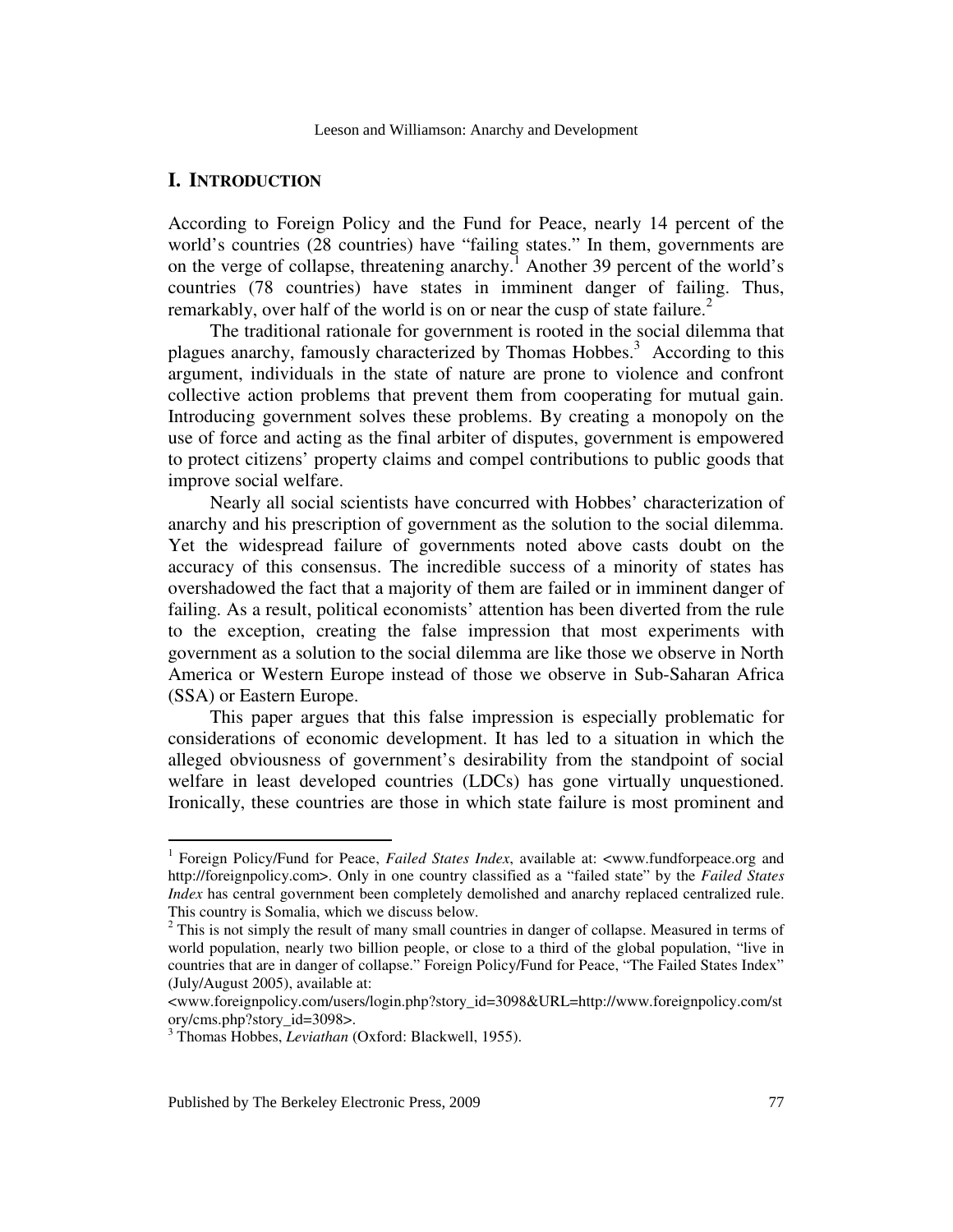government's failure as a solution to the social dilemma should appear most obvious.<sup>4</sup> Although a constrained government in which political leaders' power is limited to protecting citizens' property and providing public goods—what this paper calls "ideal political governance"—may be the first-best governance arrangement for economic development, this is not an option for countries on the brink of state failure. These countries' governance opportunity sets do not include the full range of options enjoyed by countries such as the United States.

The full range of governance options includes "ideal political governance," "predatory political governance," and "no political governance," or anarchy. However, LDCs' opportunity sets are constrained. They tend to include only the latter two, least desirable, options: "predatory political governance" and anarchy. If state predation is severe enough, government can do more harm than good. In such cases anarchy produces a higher level of development than predatory political governance. Existing research shows that this is the case for many LDCs today.<sup>5</sup> In light of this, we show that conditional on failure to satisfy a key institutional condition required for ideal political governance—constrained politics—citizens' welfare is maximized by departing from the other conditions required for this kind of governance: state-supplied law and courts, state-supplied police, and state-supplied public goods. Since departing from these conditions produces anarchy and fulfilling them when government is unconstrained produces predatory political governance, anarchy is a second best.

### **II. FIRST-BEST GOVERNANCE: THE PROTECTIVE, PRODUCTIVE STATE**

A voluminous and growing literature identifies well-protected property rights as indispensible for economic development.<sup>6</sup> As this research highlights, where

<sup>&</sup>lt;sup>4</sup> In a recent paper, Rodrik suggests that development economists should be weary of thinking only in terms of "first-best" solutions for the developing world. Dani Rodrik, *Second-Best Institutions*, 98 American Economic Review 2, 100-104. Our paper explores the idea of a second best for governance arrangements in LDCs.

<sup>5</sup> See, for instance, Peter T. Leeson, *Better Off Stateless: Somalia Before and After Government Collapse*, 35 Journal of Comparative Economics 4 (2007), 689-710; Benjamin Powell, Ryan Ford, and Alex Nowrasteh, *Somalia After State Collapse: Chaos or Improvement?*, *67 Journal of Economic Behavior and Organization* 3-4 (2008), 657-670.

<sup>6</sup> See, for instance, Daron Acemoglu and Simon Johnson, *Unbundling Institutions*, 113 Journal of Political Economy 5 (2005), 949-995; Daron Acemoglu, Simon Johnson, and James Robinson, *Reversal of Fortune: Geography and Institutions in the Making of the Modern World Income Distribution*, 117 Quarterly Journal of Economics 4 (2002), 1231-1294; *Id*., *The Colonial Origins of Comparative Development: An Empirical Investigation*, 91 American Economic Review 5 (2001), 1369-1401; Gerald Scully, *The Institutional Framework and Economic Development*, 96 Journal of Political Economy 3 (1988), 652-662; Robert Hall and Charles Jones, *Why Do Some Countries Produce So Much More Output Per Worker than Others?*, 114 Quarterly Journal of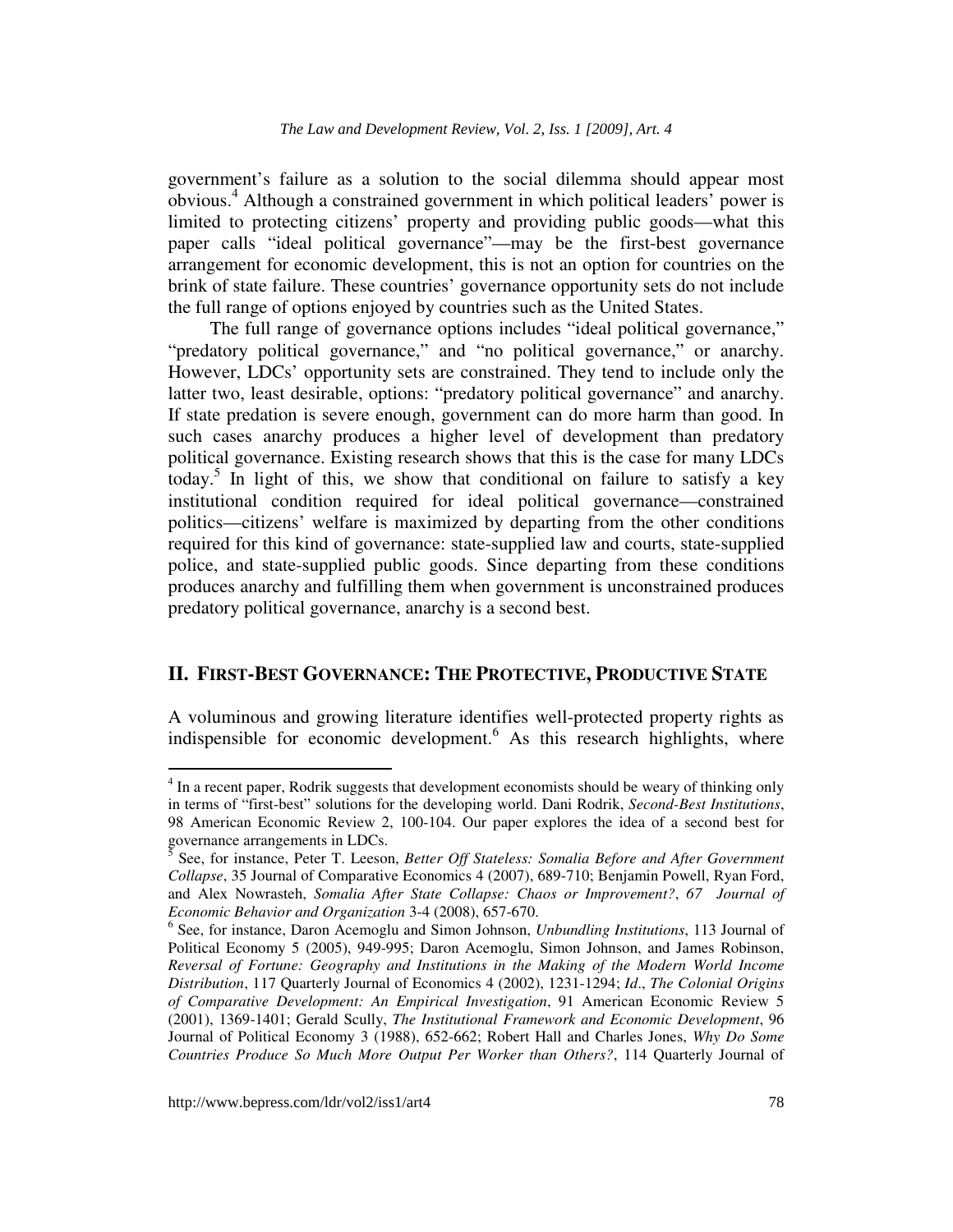government effectively protects citizens' property, citizens prosper. Governments that protect citizens' private property rights create the security citizens need to engage in anonymous exchange, participate in complex trades that require contracts and credit agreements, and invest in new projects. Further, governments that protect citizens' property rights create incentives for citizens to engage in productive activities (and avoid unproductive ones) since they benefit from undertaking them. In turn, individuals' ability and incentive to realize the gains from widespread trade and engage in productive activities fuels economic growth and development.

We call the situation in which government protects citizens' property rights "ideal political governance." Of course, no state perfectly protects property rights. But a small number do very well in this regard. The counties of North America and Western Europe are perhaps the best examples of this. When we refer to "ideal political governance," it is government-provided property protection of this sort that we have in mind.

To achieve ideal political governance a country must satisfy four institutional conditions:

1. *Binding constraints on political rulers*: To protect individuals' private property rights, political actors require power. However, to ensure political actors do not abuse this power for personal gain, using their authority to violate citizens' property rights rather than protecting them, binding constraints on government are necessary.<sup>7</sup> We define a failure to

-

Economics 1 (1999), 83-116; Steve H. Hanke and Stephen J.K. Walters, *Economic Freedom, Prosperity, and Equality: A Survey*, 17 Cato Journal 2 (1997), 117-146; Steven T. Easton and Michael A. Walker, *Income, Growth, and Economic Freedom*, 87 American Economic Review 2 (1997), 328-332; Michael A. Nelson and Ram D. Singh, *Democracy, Economic Freedom, Fiscal Policy and Growth in LDCs: A Fresh Look*, 46 Economic Development and Cultural Change 4 (1998), 677-696; Alfredo G. Esposto and Peter A. Zaleski, *Economic Freedom and the Quality of Life: An Empirical Analysis*, 10 Constitutional Political Economy 2 (1999), 185-197; Seth W. Norton, *Poverty, Property Rights, and Human Well-Being: A Cross-National Study*, 18 Cato Journal 2 (1998), 233-246; John A. Tures, *Economic Freedom and Conflict Reduction: Evidence from the 1970s, 1980s, and 1990s*, 22 Cato Journal 2 (2003), 533-542; Dani Rodrik, Arvind Subramanian, and Francesco Trebbi, *Institutions Rule: The Primacy of Institutions over Geography and Integration in Economic Development*, 9 Journal of Economic Growth 2 (2004), 131-165; Claudia R. Williamson and Carrie B. Kerekes, *Unveiling de Soto's Mystery: Property Rights, Capital Formation, and Economic Development*, 4 Journal of Institutional Economics 3 (2008), 299-325.

<sup>7</sup> See, for instance, James Madison, Alexander Hamilton, and John Jay, *The Federalist Papers* (London: Penguin, 1987); Douglass C. North, *Institutions, Institutional Change and Economic Performance* (Cambridge, UK: Cambridge University Press, 1990); Douglass C. North, John Joseph Wallis, and Barry R. Weingast, *Violence and Social Orders: A Conceptual Framework for Interpreting Recorded History* (Cambridge, UK: Cambridge University Press, 2009); Barry R.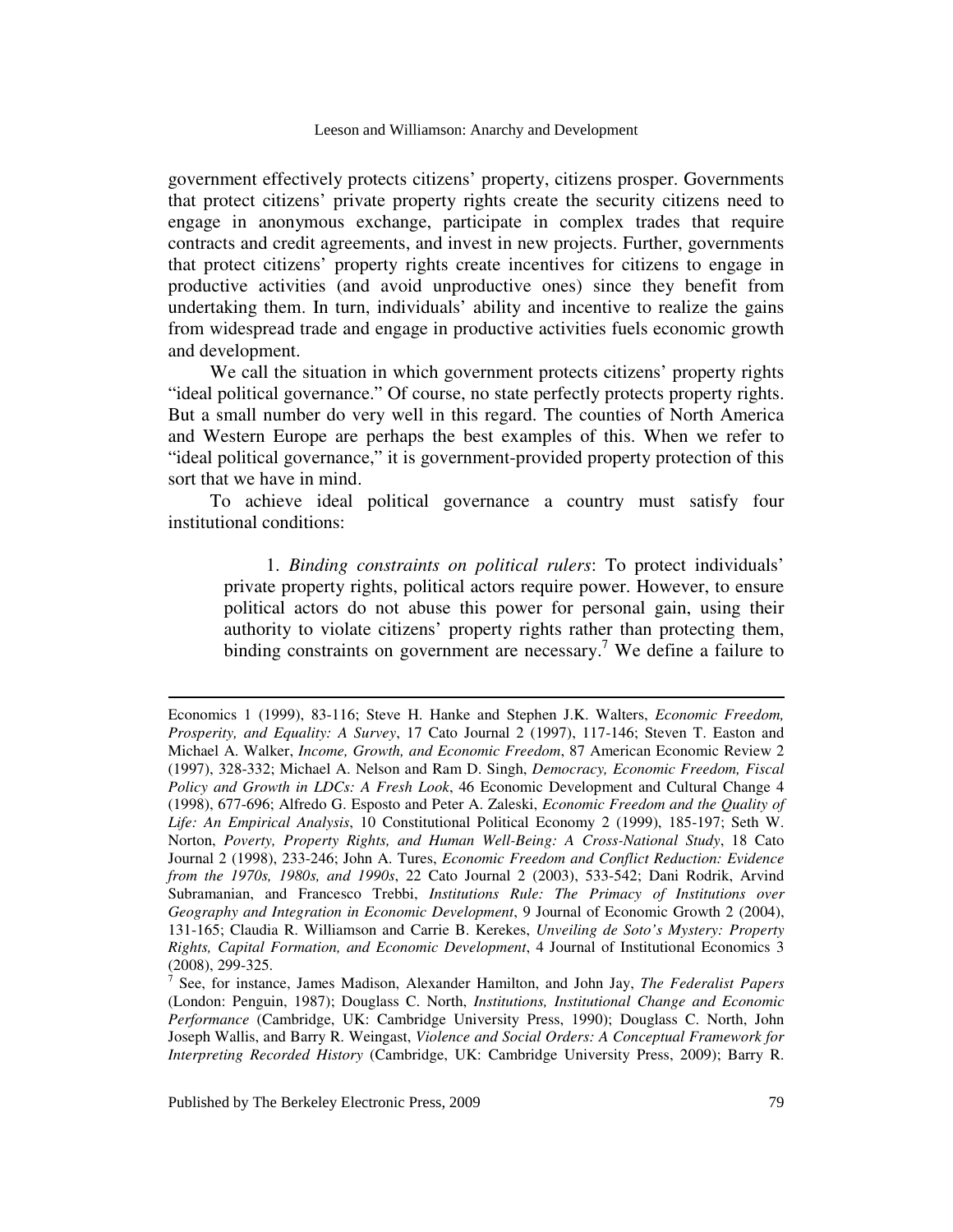satisfy this institutional condition as the absence of effective institutional constraints on government's behavior or, what is equivalent, a political environment in which political actors are able to wield political authority for private benefit at their discretion. In such an environment the state is a vehicle of corruption and expropriation rather than a means of private property protection.

2. *A government-supplied legal system*: To protect individuals' private property rights, government must be able to create rules that clearly define agents' property claims and provide mechanisms, such as courts, to resolve property related disputes. We define a failure to satisfy this institutional condition as the absence of a state-provided system of law and courts.

3. *A government-supplied police system*: To protect individuals' private property rights, government must be able to enforce legal rules that protect citizens' private property claims. We define a failure to satisfy this institutional condition as the absence of state-provided police.

4. *Government-supplied public goods*: To protect individuals' property rights, at a minimum, government must provide courts and police needed to satisfy institutional conditions (2) and (3) above. Additionally, the provision of critical infrastructure, such as that which connects individuals in different parts of the country, and goods, such as basic education and health, may also be required to support individuals' ability to realize the opportunities for social cooperation that governmentsupplied property protection creates. We define a failure to satisfy this institutional condition as the absence of critical government-provided public goods, such as those pointed to above.

Where these four institutional conditions are satisfied, ideal political governance is possible, leading to what James Buchanan calls the "protective" (in its role as protector of citizens' property rights) and "productive" (in its role as producer of wealth-enhancing public goods) state.<sup>8</sup> These institutional conditions may be thought of as institutional constraints on available governance arrangements. Unless each of them is fulfilled, ideal political governance is not possible. And, for reasons we discuss in Section III, unless institutional condition (1)—constraints on political actors—is fulfilled, fulfilling the other institutional conditions may in fact be undesirable.

Weingast, *The Economic Role of Political Institutions: Market-Preserving Federalism and Economic Development*, 11 Journal of Law, Economics and Organization 1 (1995), 1-31.

<sup>8</sup> James M. Buchanan, *The Limits of Liberty: Between Anarchy and Leviathan* (Chicago: University of Chicago Press, 1977).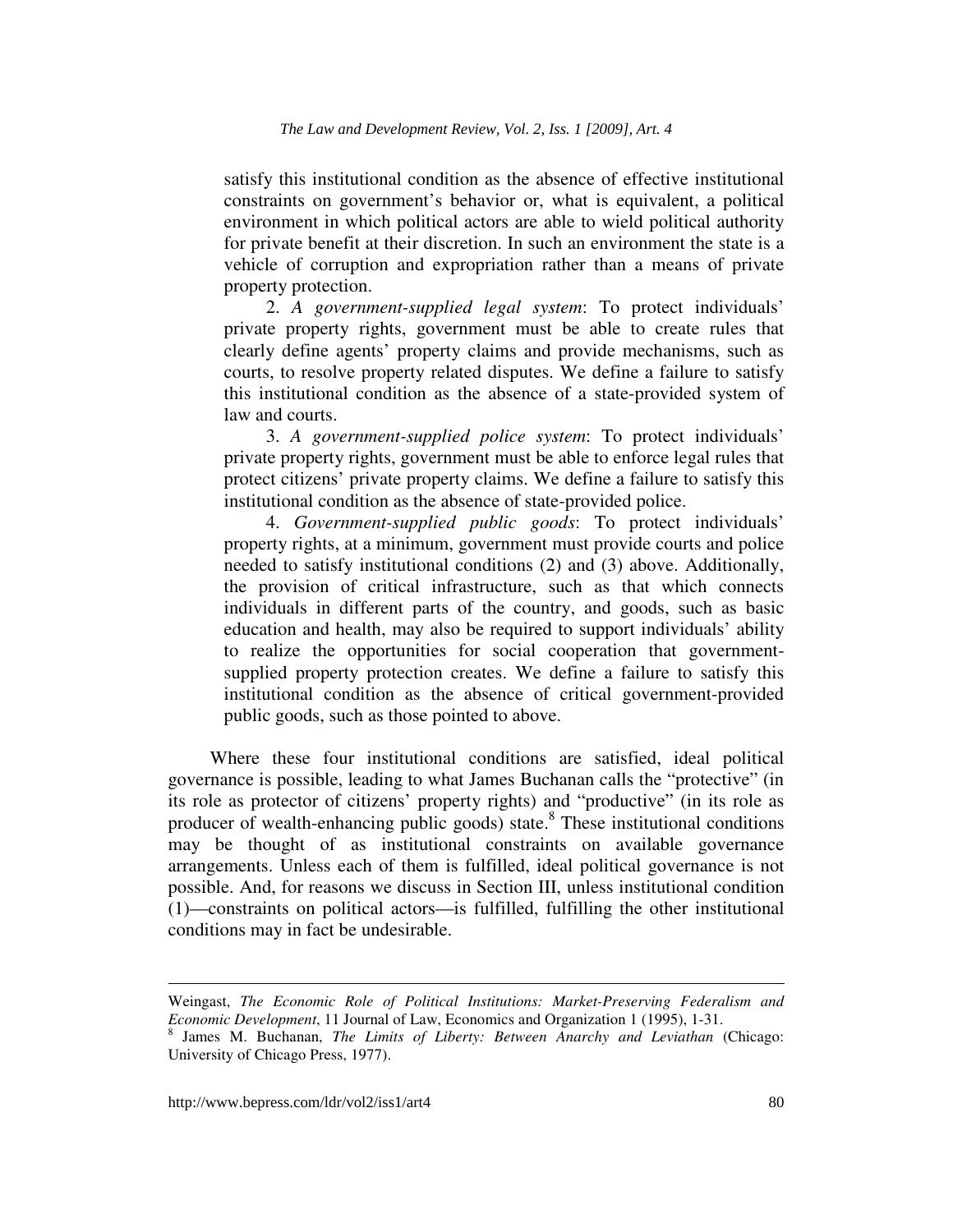# **III. WORST-CASE GOVERNANCE: ANARCHY OR PREDATORY GOVERNMENT?**

The alternative governance arrangements available to a country that fails to satisfy one or more of the foregoing institutional conditions for ideal political governance depend on which of these institutional conditions it does not meet. The options available to a country that has effective constraints on political actors, state-supplied police, and state-supplied courts, but whose government has difficulty producing other public goods, for example, are different from the options available to a country that fails even to supply binding constraints on political actors.

Our analysis is concerned with LDCs that are characterized by their failure to satisfy institutional condition (1)—constraints on political actors. For this reason our analysis focuses on the case in which a country that does not achieve ideal political governance fails to do so because it fails to satisfy institutional condition (1). Legal and police institutions in LDCs also tend to be poorly and ineffectively administered from the perspective of their ostensible purpose, which is to facilitate social cooperation. However, this ineffectiveness should not be confused with these institutions' absence or their ineffectiveness in achieving the (privately beneficial but socially costly) ends to which political actors actually apply them. As we discuss below, these institutions are in fact primary tools political actors use to achieve their private ends where government is unconstrained. Their ineffectiveness from the standpoint of improving social welfare is a byproduct of the absence of binding constraints on political actors, not a result of their absence or ineffectiveness in securing the goals political actors seek with them.

A country that cannot achieve ideal political governance because it lacks effective political constraints—i.e., fails to fulfill institutional condition (1) confronts two governance alternatives: predatory political governance and no political governance, or anarchy. Predatory political governance is characterized by political actors who systematically abuse political authority for personal benefit. Such abuse can take many forms, from expropriation to preferential treatment for a small, politically connected minority, to the persecution, arbitrary arrest, incarceration, and even execution of political enemies or other pockets of the population politicos may target. Such abuse includes both explicitly corrupt (i.e., officially criminal) acts and legalized forms of related behavior, such as the confiscation of property and participation in rent-seeking activities. Classic examples of predatory political governance include many governments in SSA,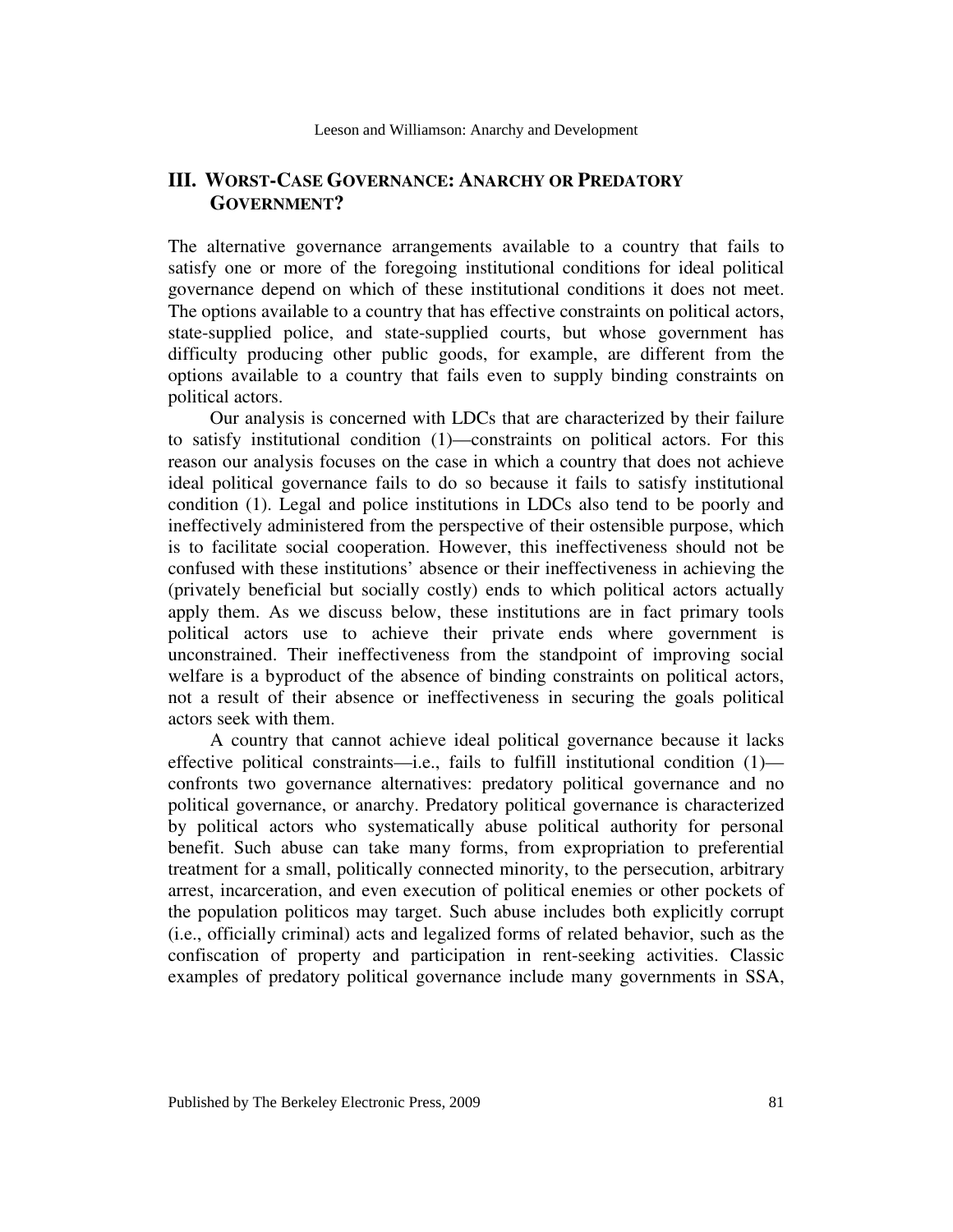such as Somalia's government under Siad Barre before it collapsed in  $1991<sup>9</sup>$  and Sierra Leone's government, which we discuss below.

Countries that suffer under predatory political governance have long histories of institutional failure, which contribute to their institutional failure in the present and constrain their governance options now and in the near future. Multiple factors contribute to such histories. Some common factors include ethnic conflict, the presence of abundant natural resources, which have created longlasting fights over control of these resources, and substantial experiences with socialism.

Histories of ethnic conflict have a close relationship to unconstrained, predatory government.<sup>10</sup> Often, members of one ethnic group had power and, absent constraints on its behavior, preyed on rival ethnic groups to benefit members of their own group. Later, one of these rival groups secured enough strength to overthrow those in power, asserting itself as government. In this capacity the ill-will shown toward its group's members was repaid in its turn at the helm and government's ability to arbitrarily wield power, which facilitated such behavior, remained intact to permit this, and so on in a vicious cycle. The result is a history of unconstrained and highly predatory government that perpetually uses its authority to extort citizens for the benefit of political rulers and those they favor.

A similar situation has often prevailed in the case of natural resource abundance. Free to exploit this low-hanging fruit, some resource-rich countries never developed effective institutional constraints on the state, such as safeguards against arbitrary government takings and other violations of citizens' private property rights. In some cases governmental constraints were deliberately eschewed to facilitate the exploitation of rich resources. As a result, a history of unconstrained government began, and alongside it, a history of struggle to gain political power so as to have greater control over the chief source of economic opportunity in the country. $11$ 

<sup>9</sup> Christopher J. Coyne, *Reconstructing Weak and Failed States: Foreign Intervention and the Nirvana Fallacy*, 2 Foreign Policy Analysis (2006), 343-361; Leeson (2007), *supra* note 5; Powell, Ford, and Nowrasteh (2008), *supra* note 5.

<sup>&</sup>lt;sup>10</sup> See, for instance, William Easterly, *Can Institutions Resolve Ethnic Conflict?*, 49 Economic Development and Cultural Change 4 (2001), 687-706; William Easterly and Ross Levine, *Africa's Growth Tragedy: Policies and Ethnic Divisions*, 112 Quarterly Journal of Economics 4 (1997), 1203-1250.

<sup>&</sup>lt;sup>11</sup> See, for instance, Richard M. Auty, *The Political Economy of Resource-Driven Growth*, 46 European Economic Review 4-6 (2001), 839-846; Jean-Marie Baland and Patrick Francois, *Rent-Seeking and Resource Booms*, 61 Journal of Development Economics 2 (2000), 527-542; Katharina Wick and Erwin Bulte, *Contesting Resources—Rent-Seeking, Conflict and the Natural Resource Curs*e, 128 Public Choice 3 (2006), 457-476; Halvor Mehlum, Karl Moene, and Ragnar Torvik*, Institutions and the Resource Curse*, 116 Economic Journal 1 (2006), 1-20; James A. Robinson, Ragner Torvik, and Thierry Verdier, Political *Foundations of the Resource Curse*, 79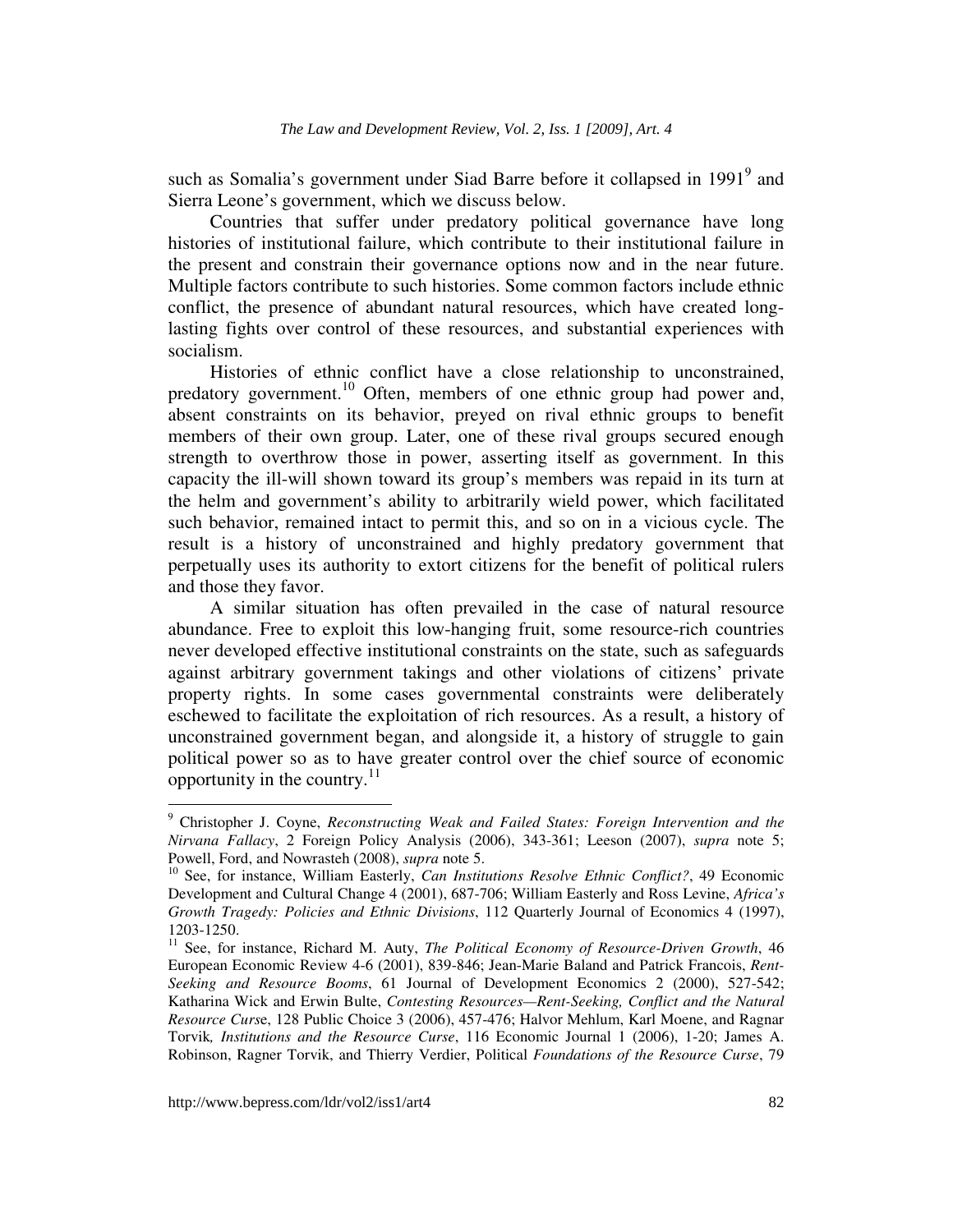The same is true of many LDCs' experiences with socialism. In the 1960s and 70s, for example, when many countries in SSA were gaining independence from their European colonizers, under the influence of the Soviet Union or of their own accord, many turned to economic central planning. As Hayek points out, central planning as a form of economic organization requires government to have the authority and discretion needed to direct national economic activity and requires political actors to have autonomy from citizens' desires that might conflict with their plan.<sup>12</sup> If government does not have ultimate authority to direct economic resources, or citizens' competing ideas about how resources should be used are allowed to interfere with the central plan, the plan's coherence is undermined and government's ability to centrally direct the economy breaks down. In short, constrained politics is incompatible with central planning. Thus the selection of this mode of economic organization in some LDCs at their time of independence, or shortly after, facilitated unconstrained government, which created an institutional precedent that persisted long after these countries abandoned full-blown central planning.<sup>13</sup>

The other governance alternative for a country that fails to satisfy institutional condition (1) required for ideal political governance is no political governance at all, or anarchy. Anarchy is characterized by the absence of an agency with a territorial monopoly on the legitimate use of force. Somalia, from 1991 to the present, is a contemporary example of this. Under anarchy individuals are left to their own devices. There is no government and therefore there is no government predation. However, neither is there a central authority to define or protect property rights, to provide public goods, and so on.

The critical question for countries that do not satisfy institutional condition (1) for ideal political governance is thus, which constrained governance alternative—predatory political governance or anarchy—is superior? A sizeable and growing literature demonstrates that individuals develop private institutional arrangements to facilitate social cooperation where government is absent. Anderson and Hill, Benson, Friedman, Leeson, Powell and Wilson and others find that life in "Hobbesian jungle" isn't nearly as poor, nasty, brutish, and short as

Journal of Development Economics 2 (2006), 447-468; Ragnar Torvik, *Natural Resources, Rent Seeking, and Welfare*, 67 Journal of Development Economics 2 (2002), 455-470.

<sup>&</sup>lt;sup>12</sup> Friedrich A. Hayek, *The Use of Knowledge in Society*, 35 American Economic Review 4 (1945), 519-530.

<sup>13</sup> On institutional path dependence, see North (1990), *supra* note 7; Paul Pierson, *The Limits of Design: Explaining Institutional Origins and Change*, 13 Governance 4 (2000), 475–499; *Id*., *Increasing Returns, Path Dependence and the Study of Politics*, 94 American Political Science Review 2 (2000), 251–267; James M. Buchanan and Yong Yoon, *The Return of Increasing Returns* (Ann Arbor: University of Michigan Press, 1994).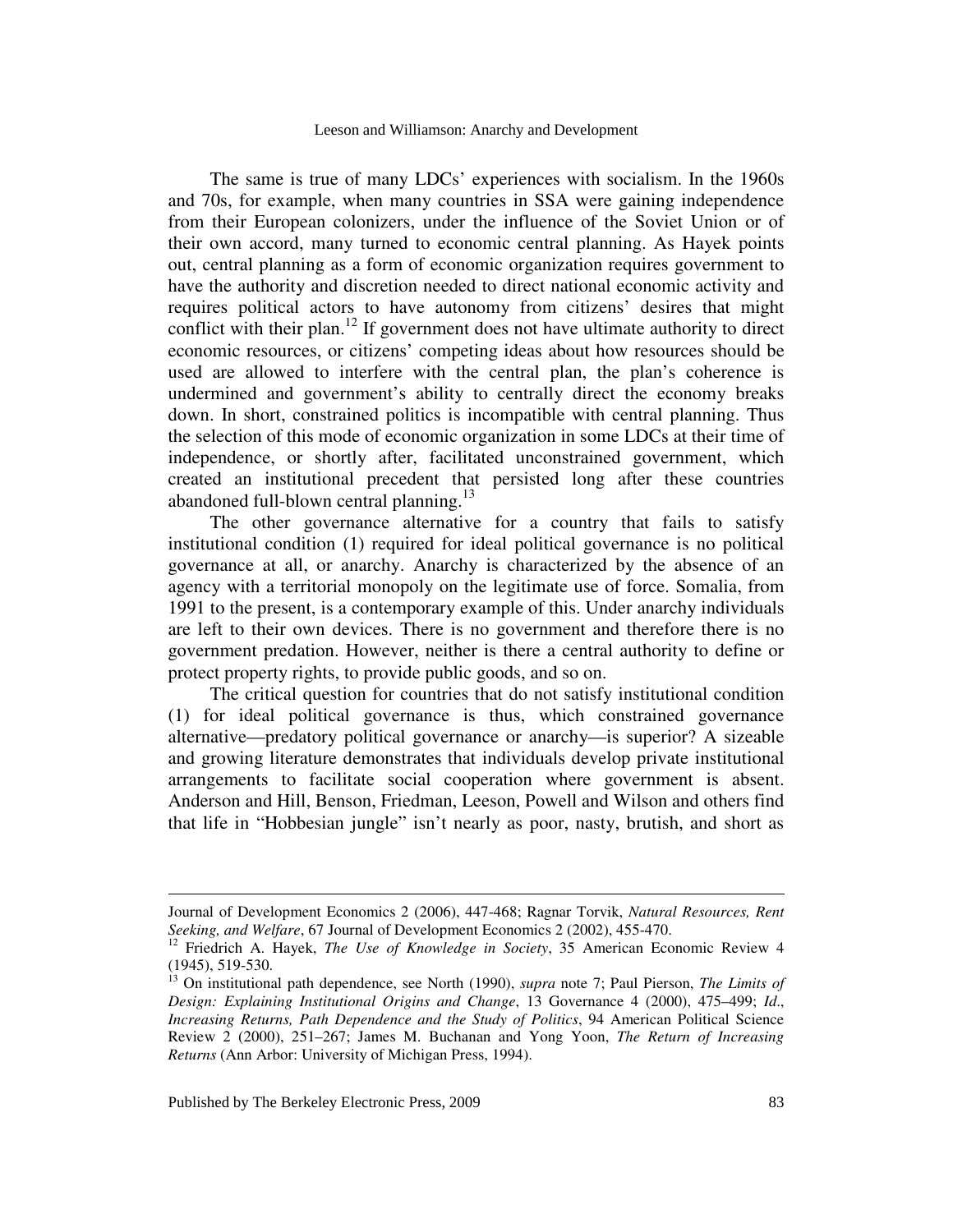Hobbes led us to believe.<sup>14</sup> On the contrary, both historically and today, individuals manage to exchange and maintain cooperative relations on a large scale without state involvement.<sup>15</sup> Where government doesn't exist to define or enforce property rights, or to provide public goods, private actors protect property rights and provide public goods instead. This private governance facilitates a degree of social cooperation that enhances individuals' welfare. Although anarchy may permit less exchange and therefore lower welfare than ideal political governance, anarchy does not mean lawlessness, conflict, or bloody mayhem.<sup>16</sup>

This fact, however, doesn't establish anarchy's superiority to predatory political governance. Moselle and Polak and Leeson theoretically establish conditions under which anarchy outperforms government.<sup>17</sup> The costs of government, gains to social cooperation that government produces, and degree of cooperation that private institutions enable under anarchy together determine which governance regime produces higher welfare. However, when government is predatory, state predation critically determines the cost of government and becomes the key variable that influences which constrained governance arrangement produces higher welfare. Even if private governance is only capable

<u>.</u>

<sup>&</sup>lt;sup>14</sup> Terry L. Anderson and Peter J. Hill, *The Not So Wild, Wild West* (Stanford: Stanford University Press, 2004); Bruce L. Benson, *The Spontaneous Evolution of Commercial Law*, 55 Southern Economic Journal 3 (1989), 644-661; *Id*., *The Enterprise of Law: Justice without the State* (CA: Pacific Research Institute, 1990); David Friedman, *Private Creation and Enforcement of Law: A Historical Case*, 8 Journal of Legal Studies 2 (1979), 399-415; Peter T. Leeson, Efficient Anarchy, 130 *Public Choice* 1-2 (2007), 41-53; *Id*., *An-arrgh-chy: The Law and Economics of Pirate Organization*, 115 Journal of Political Economy 6 (2007), 1049-1094; *Id*., *Trading with Bandits*, 50 Journal of Law and Economics 2 (2007), 303-321; *Id*., *Social Distance and Self-Enforcing Exchange*, 37 Journal of Legal Studies 1 (2008), 161-188; *Id*., *The Laws of Lawlessness*, 38 Journal of Legal Studies 2 (2009), forthcoming; Benjamin Powell and Bart J. Wilson, *An Experimental Investigation of Hobbesian Jungles*, 66 Journal of Economic Behavior and Organization 3-4 (2008), 669-686. For a survey of this literature see, Benjamin Powell and Edward Stringham, *Public Choice and the Economic Analysis of Anarchy: A Survey*, Public Choice (forthcoming, 2009). For an analysis of the relative importance of private vs. public institutions of social order for economic development, see Claudia R. Williamson, *Informal Institutions Rule: Institutional Arrangements and Economic Performance*, 139 Public Choice 3-4 (2009), 371-387.

<sup>&</sup>lt;sup>15</sup> See, for instance, Peter T. Leeson, *How Important is State Enforcement for Trade?*, 10 American Law and Economics Review 1 (2008), 61-89.

<sup>&</sup>lt;sup>16</sup> Even in a "stateless state," there are a wide variety of private institutions, ranging from reliance on clan networks to private judicial system, that provide economic support under anarchy. For examples of such institutions, see the references at *supra* note 14 and those at *infra* note 20. For a discussion of their importance and how they emerge see, Peter T. Leeson and Peter J. Boettke, *Two-Tiered Entrepreneurship and Economic Development*, 29 International Review of Law and Economics 3 (2009), 252-259.

<sup>17</sup> Boaz Moselle and Benjamin Polak, *A Model of a Predatory State*, 17 Journal of Law, Economics and Organization 1 (2001), 1-33; Leeson, *Efficient Anarchy* (2007), *supra* note 14.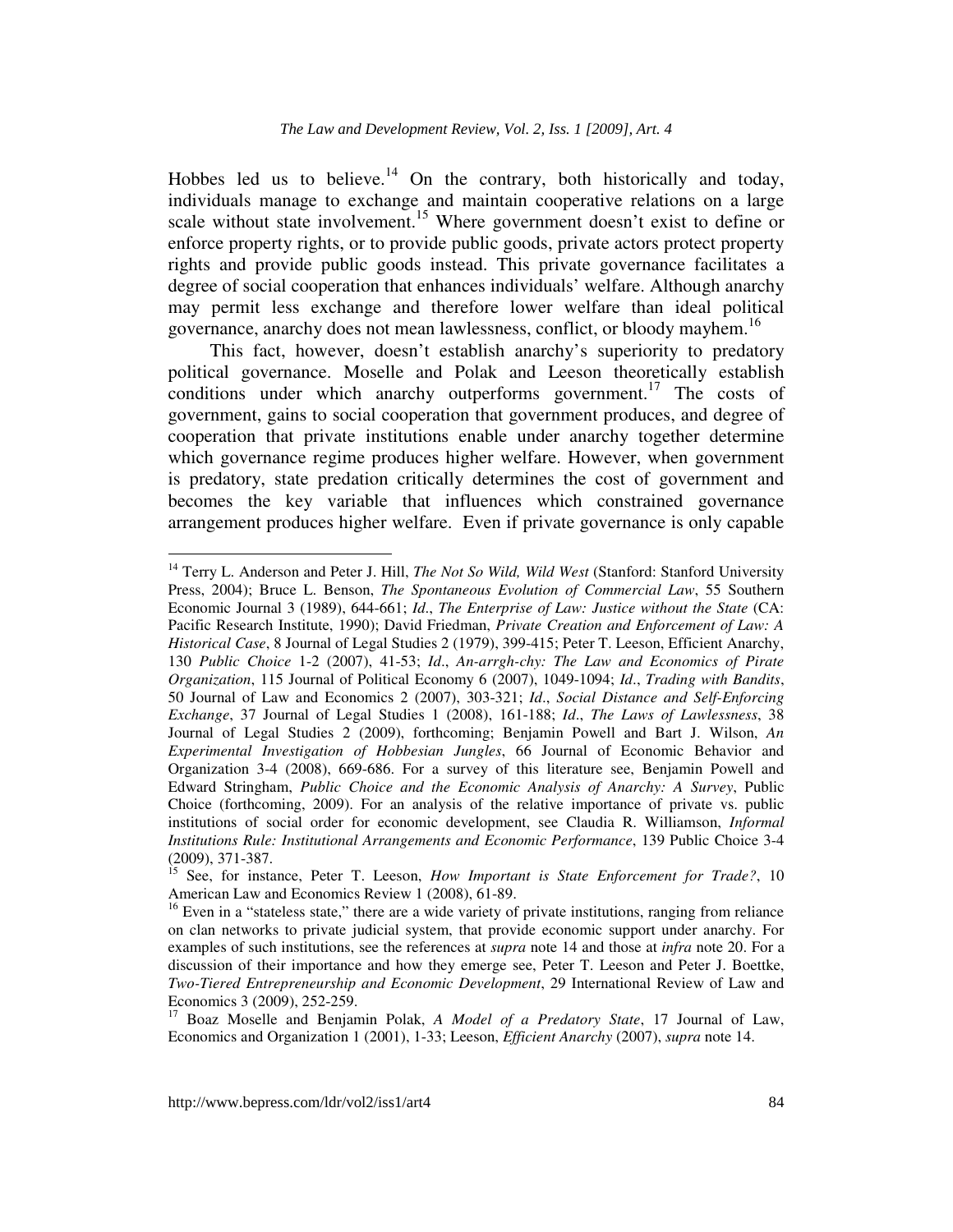of generating a very low level of social cooperation, high levels of state predation, which destroy even these small gains, can produce lower welfare for citizens than anarchy.

We have evidence of such a situation in the poorest parts of the developing world. Leeson, for example, shows that government predation by Somalia's state before it collapsed was so severe that it depressed Somali welfare below the level Somalia was able to achieve without any government at all.<sup>18</sup> Counterintuitively, the implosion of Somalia's state and subsequent emergence of anarchy has led to an *improvement* in the average Somali's welfare on nearly every major development indicator we have data for. Table 1 reproduces Leeson's main finding. On all but four of 18 development indicators that allow comparison before and after Somalia's government collapsed, Somali welfare unambiguously improved under anarchy. $19$ 

|                                                        | 1985-1990 | 2000-2005 |
|--------------------------------------------------------|-----------|-----------|
| GDP (PPP constant \$)                                  | 836       | 600       |
| Life Expectancy (years)                                | 46.0      | 48.47     |
| One year olds fully immunized against measles $(\%)$   | 30        | 40        |
| One year olds fully immunized against TB $(\%)$        | 31        | 50        |
| Doctors and Nurses (per 100,000)                       | 3.4       | 4         |
| Infants with low birth weight $(\%)$                   | 16        | 0.3       |
| Infant Mortality Rate (per 1,000)                      | 152       | 114.89    |
| Maternal Mortality Rate per (100,000)                  | 1,600     | 1,100     |
| Pop. with access to water $(\%)$                       | 29        | 29        |
| Pop. with access to sanitation $(\%)$                  | 18        | 26        |
| Adult Literacy Rate (%)                                | 24        | 19.2      |
| Combined <sup>n</sup> School Enrollment (%)            | 12.9      | 7.5       |
| Radios (per $1,000$ )                                  | 4.0       | 98.5      |
| Telephones (per 1,000)                                 | 1.92      | 14.9      |
| TVs (per 1,000)                                        | 1.2       | 3.7       |
| Fatality due to measles                                | 8,000     | 5,598     |
| Pop.with access to at least one health facility $(\%)$ | 28        | 54.8      |
| Extreme Poverty (% $<$ \$1 per day)                    | 60        | 43.2      |
| Source: Leeson (2007), <i>supra</i> note 5.            |           |           |

Table 1. Anarchy as Somalia's Second Best

<sup>18</sup> Leeson (2007), *supra* note 5.

<u>.</u>

<sup>&</sup>lt;sup>19</sup> For an in-depth discussion of Somalia's stateless economy and how it copes without government see, Peter D. Little, *Somalia: Economy without State* (Bloomington, IN: Indiana University Press, 2003).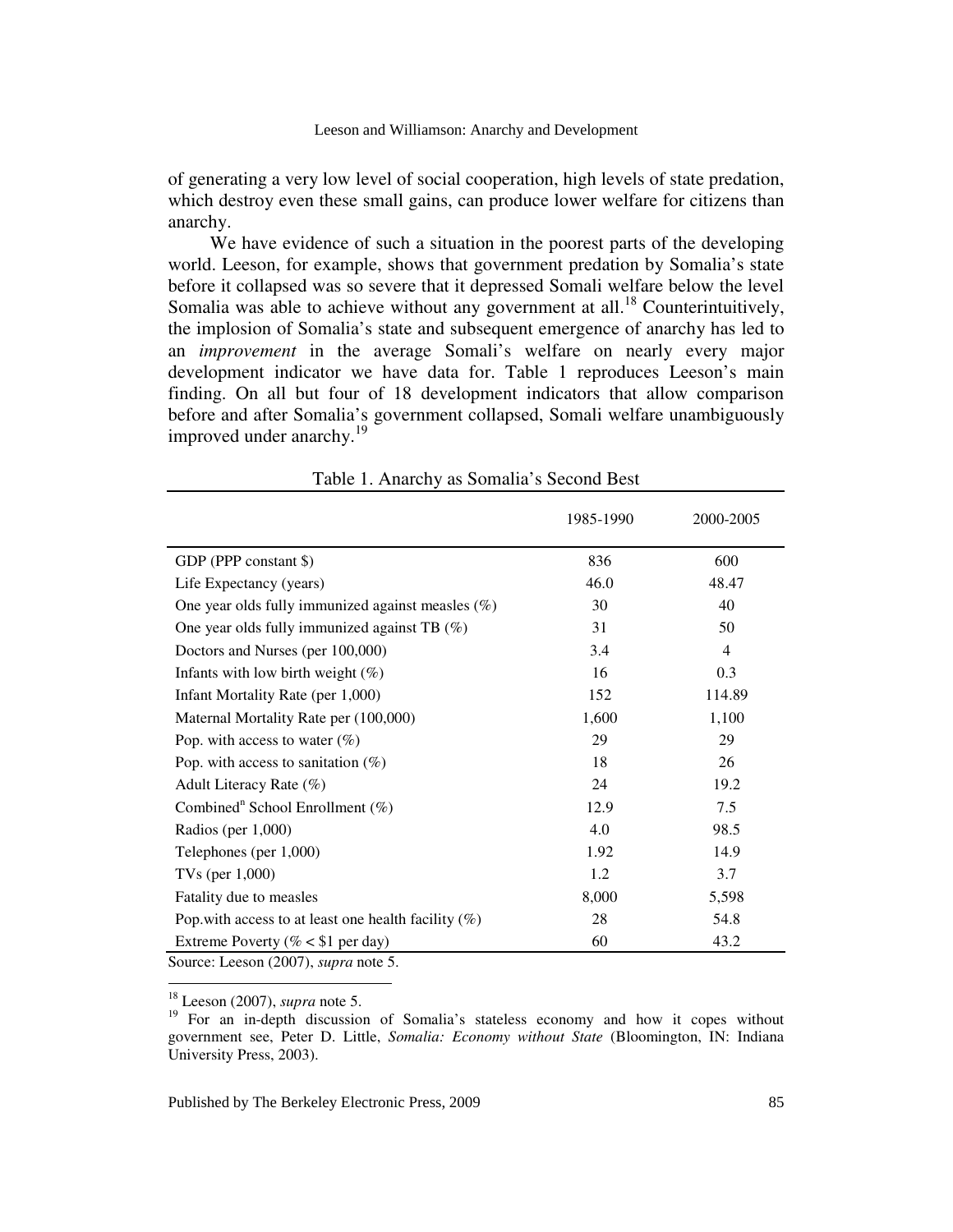|                                                            | Somalia<br>$1985 - 1990^a$ | Somalia<br>2000-2005 | Sierra Leone<br>1990 | Sierra Leone<br>2000-2005 |
|------------------------------------------------------------|----------------------------|----------------------|----------------------|---------------------------|
|                                                            |                            |                      |                      |                           |
| GDP (PPP constant \$)                                      | 836 <sup>b</sup>           | $600^{\text{c,e}}$   | $903^\circ$          | $800^{\text{c,e}}$        |
| Life expectancy (years)                                    | 46.0 <sup>b</sup>          | $48.47^{c,g}$        | $39^\circ$           | $40.22^{c,g}$             |
| One year olds fully immunized against measles $(\%)$       | 30                         | 40 <sup>h</sup>      |                      | $64^h$                    |
| One year olds fully immunized against TB $(\%)$            | 31                         | 50 <sup>h</sup>      |                      | $83^h$                    |
| Physicians (per 100,000)                                   | 3.4                        | 4 <sup>h</sup>       |                      | 3 <sup>h,r</sup>          |
| Infants with low birth weight $(\%)$                       | 16                         | 0.3 <sup>1</sup>     | $11^v$               | $23^{h,s}$                |
| Infant mortality rate (per 1,000)                          | 152                        | $114.89^{c,g}$       | $175^\circ$          | $160.39^{c,g}$            |
| Maternal mortality rate (per 100,000)                      | 1,600                      | $1,100^i$            | $1,800^{\rm u}$      | $2000^{\mathrm{i}}$       |
| Pop. with access to water $(\%)$                           | 29                         | 29 <sup>h</sup>      |                      | $57^h$                    |
| Pop. with access to sanitation $(\%)$                      | 18                         | $26^h$               |                      | 39 <sup>h</sup>           |
| Adult literacy rate $(\%)$                                 | $24^{\rm b}$               | $19.2^{j}$           |                      | $35.1^{\rm h}$            |
| Combined <sup>n</sup> school enrollment $(\%)$             | $12.9^{\rm b}$             | $7.5^{a,f}$          |                      | $65^{\rm h}$              |
| Telephones (per 1,000)                                     | $1.92^d$                   | $14.9^{k}$           |                      | $4.8^{q,p}$               |
| TVs (per $1,000$ )                                         | 1.2                        | $3.7^k$              |                      | $13.2^{q,f}$              |
| Extreme poverty $(1 per day)$                              | 60                         | $43.2^k$             |                      | 57 <sup>t</sup>           |
| Births attended by skilled health professional $(\%)$      |                            | $25^{\rm w}$         |                      | $42^{\rm w}$              |
| Children underweight for age $(\%$ under age 5)            |                            | $26^w$               |                      | $24^w$                    |
| Children under height for age $(\%$ under age 5)           |                            | $23^w$               |                      | $34^w$                    |
| Children under 5 using insect.-treated bednets $(\%)$      |                            | $0^x$                |                      | $2^{x}$                   |
| Children under 5 treated with antimalarial drugs $(\%)$    |                            | 19 <sup>x</sup>      |                      | 61 <sup>x</sup>           |
| TB cases (per 100,000)                                     |                            | $673^h$              |                      | 847 <sup>h</sup>          |
| TB cases cured under DOTS $(\%)$                           |                            | 90 <sup>m</sup>      |                      | 83 <sup>m</sup>           |
| Under-5 mortality rate (per $1,000$ )                      |                            | $225^{\rm h}$        |                      | $283^h$                   |
| Prob. at birth of surviving to 65, male $(\%$ of cohort)   |                            | $36.5^{y}$           |                      | $30.7^{y}$                |
| Prob. at birth of surviving to 65, female ( $%$ of cohort) |                            | $41.3^{y}$           |                      | $36.2^{y}$                |
| Telephone mainlines (per 1,000)                            | $2^z$                      | $25^{\rm h}$         | $3^z$                | $5^{\rm h}$               |
| Cellular subscribers (per 1,000)                           | $0^{\rm z}$                | $63^h$               | $0^z$                | $22^h$                    |
| Internet users (per $1,000$ )                              | $0^z$                      | 25 <sup>m</sup>      | $0^z$                | 2 <sup>m</sup>            |

Table 2: Somalia vs. Sierra Leone: Key Development Indicators

Notes: <sup>a</sup>UNDP (2001); <sup>b</sup>1989-1990; <sup>c</sup>CIA World Factbook (2006); <sup>d</sup>1987-1990, World Bank/UNDP (2003); <sup>e</sup>2005; <sup>f</sup>2001; <sup>g</sup>2006; <sup>h</sup>2004, UNDP (2006); <sup>i</sup>2000, UNDP (2006) <sup>j</sup>2002, WHO (2004); <sup>k</sup>2002, World Bank/UNDP (2003); <sup>1</sup>1999, UNDP (2001); <sup>m</sup>2003, UNDP (2006); <sup>n</sup>refers to primary, secondary, and tertiary<br>gross enrollment; °1990, WDI (2005); <sup>p</sup>2002; <sup>q</sup>WDI (2005); <sup>r</sup>19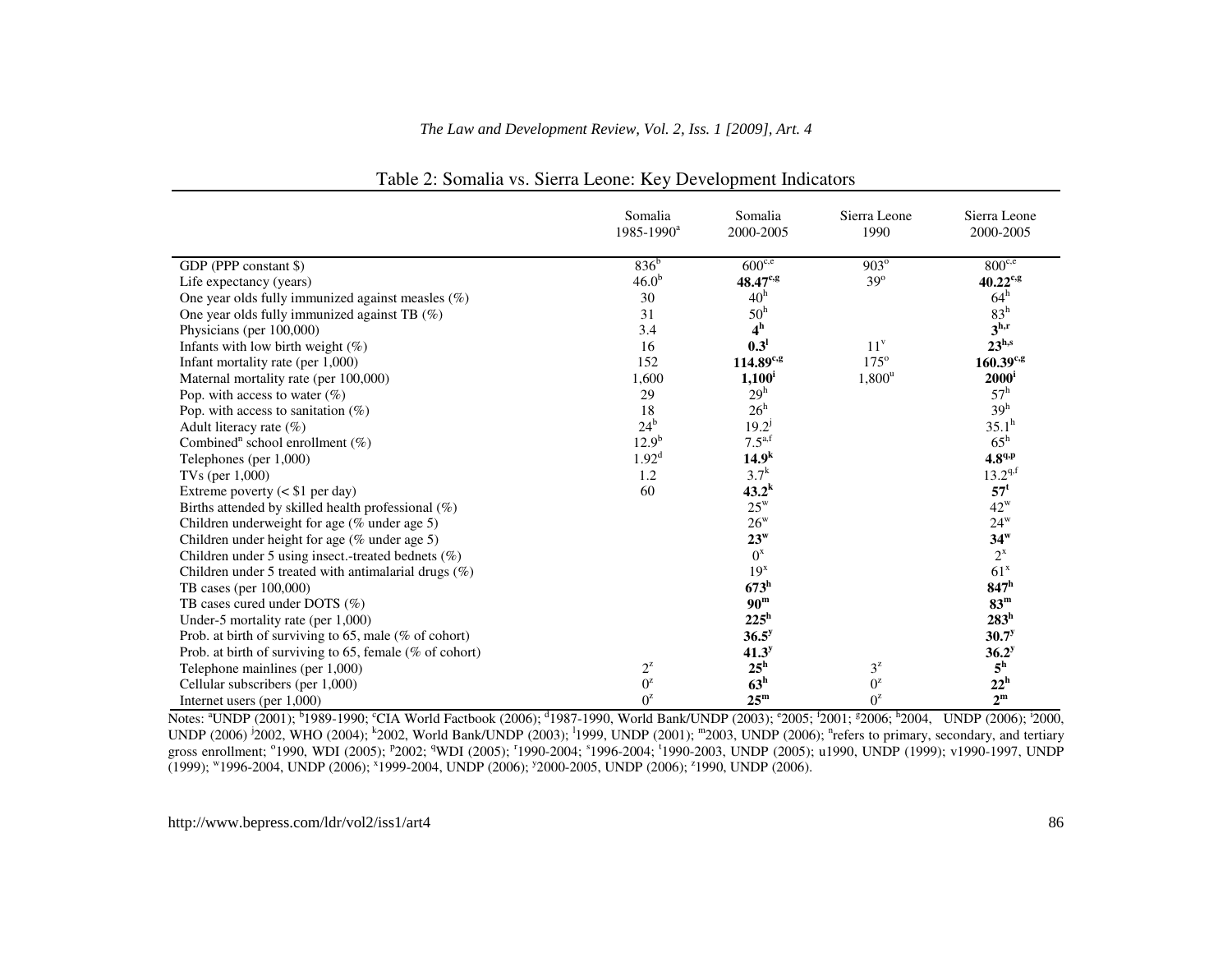Further, Nenova, Nenova and Harford, Coyne, and Powell, Ford and Nowrasteh find that anarchic Somalia outperforms many SSA countries that have governments.<sup>20</sup> These countries have failed to satisfy condition (1) required for ideal political governance and, since they have not abandoned political governance, must rely on predatory political governance much as Somalia's government did before its collapse. In Table 2 above we compare the state of development in anarchic Somalia with one such country—one of the LDCs currently closest to state collapse: Sierra Leone. We consider all 28 key development indicators for which data permit comparison.<sup>21</sup> We bold the indicators on which Somalia outperforms Sierra Leone.

On 16 of the 28 indicators, anarchic Somalia has higher development than Sierra Leone. This includes life expectancy, number of physicians, infants with low birth weight, infant mortality, maternal mortality, telephones, and extreme poverty. Remarkably, anarchic Somalia outperforms Sierra Leone on 57 percent of the available indicators despite the fact that Sierra Leone receives nearly five times the amount of foreign aid that Somalia does and has a smaller population.<sup>22</sup> Equally important, on 14 of the 18 development indicators that allow for comparison within country over time, Somalia has improved. Although data limitations only allow a similar across-time comparison for Sierra Leone on eight indicators, more than a third shows a decline since the previous period, and the others show only minimal progress compared to Somalia.

The data in Table 3 below suggest Sierra Leone is not alone in regard. This table presents the main result of Powell, Ford and Nowrasteh's study, which ranks Somali welfare on 13 development indicators before and after anarchy relative to 41 other SSA countries, most of which are currently under predatory political governance. <sup>23</sup>

Compared to these countries, Somalia fares quite well. On five of the 13 development indicators that allow comparison, Somalia ranks in the top half of SSA countries. Only on three of these indicators, immunizations, infant mortality, and access to improved water sources, does Somalia fall at the bottom among its Sub-Saharan cohort. Most important, however, Somalia has been improving relative to a number of countries in its cohort since its government collapsed in 1991. Between 1990, Somalia's last year under government, and 2005, Somalia

<sup>20</sup> Tatiana Nenova, *Private Sector Response to the Absence of Government Institutions in Somalia* (Washington, D.C.: The World Bank, 2004); Tatiana Nenova and Tim Harford, *Anarchy and Invention: How Does Somalia Cope without Government?*, Public Policy for the Private Sector Note No. 280 (November 2004); Coyne (2006), *supra* note 9; Powell, Ford, and Nowrasteh (2008), *supra* note 5.

 $21$  In comparing current Somalia and current Sierra Leone, we draw on the most recent data available for each indicator at the time data were collected.

<sup>22</sup> CIA, *CIA World Factbook*, available at: <https://www.cia.gov/cia/publications/factbook/>.

<sup>23</sup> Powell, Ford, and Nowrasteh (2008), *supra* note 5.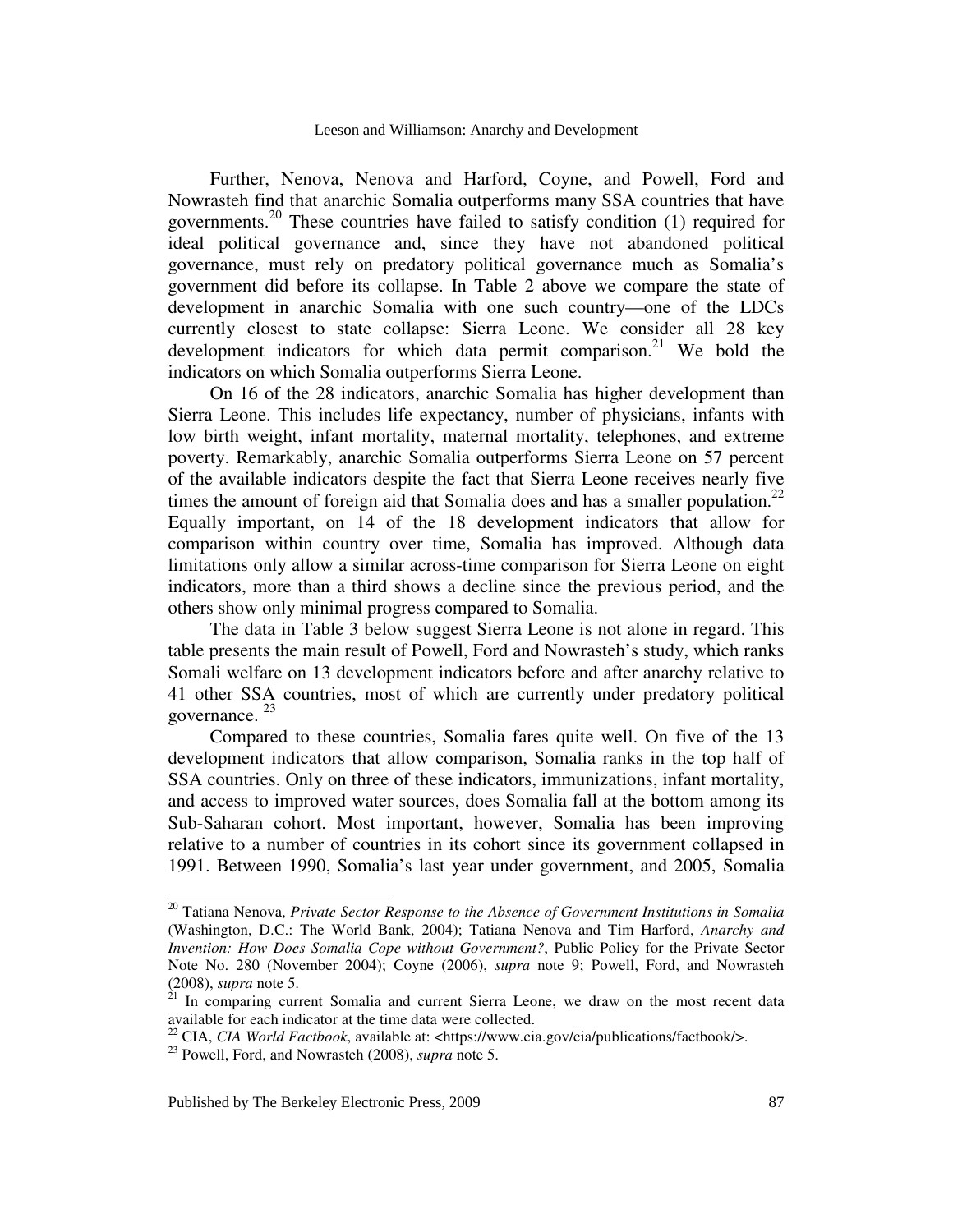has improved its ranking relative to the other Sub-Saharan countries considered in Table 3 on four of seven indicators that allow for comparison across time. Together with Tables 1 and 2, these data demonstrate that if state predation under predatory political governance is severe enough, anarchy can produce higher welfare. Further, these data suggest that many LDCs in SSA currently find themselves under predatory political governance of this severity and may be able to improve their welfare by "going stateless."

|                                                                                        | Rank Among 42 SSA Countries |                 |                 |  |
|----------------------------------------------------------------------------------------|-----------------------------|-----------------|-----------------|--|
|                                                                                        | 2005                        | 1990            | 1985            |  |
| Death Rate (per 1,000)                                                                 | 17                          | 37              | 30              |  |
| Infant Mortality (per 1,000)                                                           | 38                          | $32^b$          | 31              |  |
| Life Expectancy (years)                                                                | 18                          | 37              | 34              |  |
| Child Malnutrition (% of children underweight)                                         | $20^{\circ}$                |                 |                 |  |
| Telephone-Main Lines (per 1,000)                                                       | 8                           | 29 <sup>d</sup> | $33^b$          |  |
| Mobile Cellular Phones (per 1,000)                                                     | 16                          |                 |                 |  |
| Internet Users (per 1,000)                                                             | 11                          |                 |                 |  |
| Households with TV (% households)                                                      | $27^c$                      |                 |                 |  |
| Immunization, DPT (% children 12-23 months)<br>Immunization, Measles (% children 12-23 | 41                          | 38 <sup>d</sup> | $21^c$          |  |
| months)                                                                                | 42                          | $38^d$          | 19 <sup>t</sup> |  |
| Improved Sanitation Facilities (% of pop. w/                                           |                             |                 |                 |  |
| access)                                                                                | 24                          |                 |                 |  |
| Improved Water Source (% of pop. w/ access                                             | 41                          |                 |                 |  |
| Tuberculosis (per 100,000)                                                             | 31                          | 40              |                 |  |

### Table 3: Somalia and its Cohort: Anarchy, Government, and Development

Source: Powell, Ford, and Nowrasteh (2008), *supra* note 5. Data from closest year preceding listed date was used when data was unavailable. The 42 countries included in the full ranking are: Angola, Benin, Botswana, Burkina Faso, Burundi, Cameroon, Central African Rep., Chad, Congo, Dem. Rep. of, Congo, Rep. of, Cote d'Ivoire, Djibouti, Equatorial Guinea, Eritrea, Ethiopia, Gabon, Gambia, Ghana, Guinea-Bissau, Kenya Liberia Madagascar, Malawi, Mali, Mauritania, Mozambique, Namibia, Niger, Nigeria, Rwanda, Senegal Sierra Leone, Somalia, South Africa, Sudan, Swaziland, Tanzania, Togo, Uganda, Zambia, Zimbabwe. Italics indicate a tie for the rank given with at least one other country. a. ranking out of 36; b. ranking out of 41; c. ranking out of 40; d. ranking out of 30; e. ranking out of 37; f. ranking out of 36.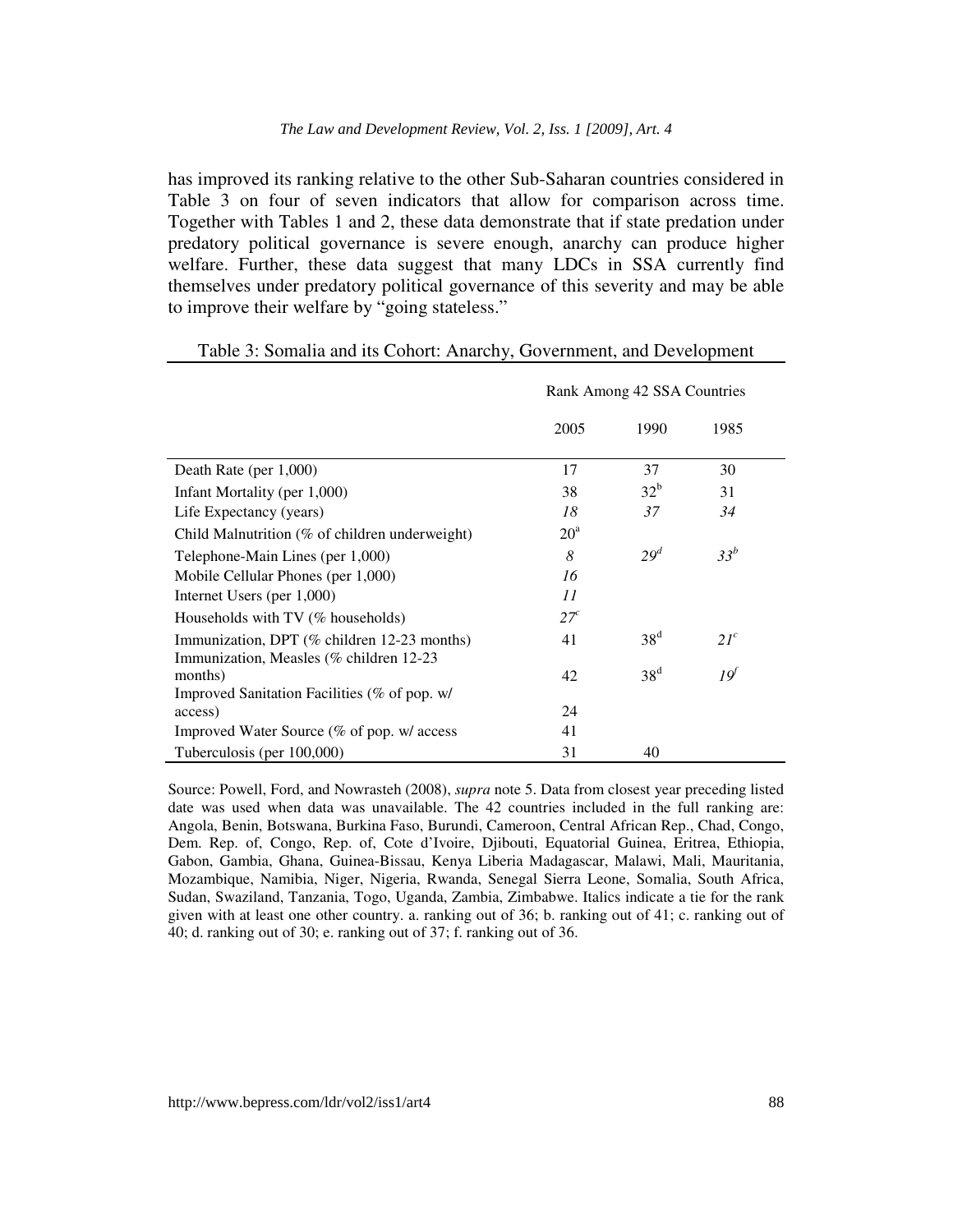# **IV. ANARCHY AS AN APPLICATION OF THE THEORY OF SECOND BEST**

In their seminal article, R.G. Lipsey and Kevin Lancaster outlined what they called "The General Theory of Second Best."<sup>24</sup> As they developed this idea:

[T]he general theorem for the second best optimum states that if there is introduced into a general equilibrium system a constraint which prevents the attainment of one of the Paretian conditions, the other Paretian conditions, although still attainable, are, in general, no longer desirable. In other words, given that one of the Paretian optimum conditions cannot be fulfilled, than an optimum situation can be achieved only by departing from all other Paretian conditions. The optimum situation finally achieved may be termed a second best optimum because it is achieved subject to a constraint which, by definition, prevents the attainment of a Paretian optimum.<sup>25</sup>

Lipsey and Lancaster's theory is readily applicable to governance arrangements in the context of economic development. If institutional condition (1) required for ideal political governance—binding constraints on political actors—is not satisfied, the second best can be achieved only by departing from institutional requirements (2)-(4)—government provision of law, enforcement, and public goods. Stated differently, conditional on government being unconstrained if it exists, welfare is maximized if government does not exist.

The reasoning behind the logic of the second best in this context is straightforward. If government is unconstrained, and thus institutional condition (1) is not satisfied, fulfilling conditions (2)-(4) creates predatory political governance. For example, an unconstrained government may use state-supplied law to arbitrarily punish political enemies and reward friends; it may use the statesupplied police to enforce its arbitrary will on citizens and suppress dissenting members of the population; and it may use its power to produce and allocate public goods to further expand its authority, centralize control, and privilege a small minority at the expense of the majority. Indeed, as Coyne, Leeson, and Powell, Ford and Nowrasteh discuss, in countries with unconstrained governments, such as Somalia before its state collapsed, political rulers used precisely these means to exploit their citizens.<sup>26</sup> If institutional condition  $(1)$  is

<sup>24</sup> R.G. Lipsey and Kevin Lancaster, *The General Theory of Second Best*, 24 Review of Economic Studies 1 (1956-1957), 11-32.

<sup>25</sup> *Ibid*, p. 11.

<sup>26</sup> Coyne (2006), *supra* note 9; Leeson (2007), *supra* note 5; Powell, Ford, and Nowrasteh (2008), *supra* note 5. For a discussion of anarchy and predation, see Edward Stringham, *Overlapping Jurisdictions, Proprietary Communities, and Competition in the Realm of Law*, 162 Journal of Institutional and Theoretical Economics 3 (2006), 516-534 and Peter T. Leeson, *Anarchy,*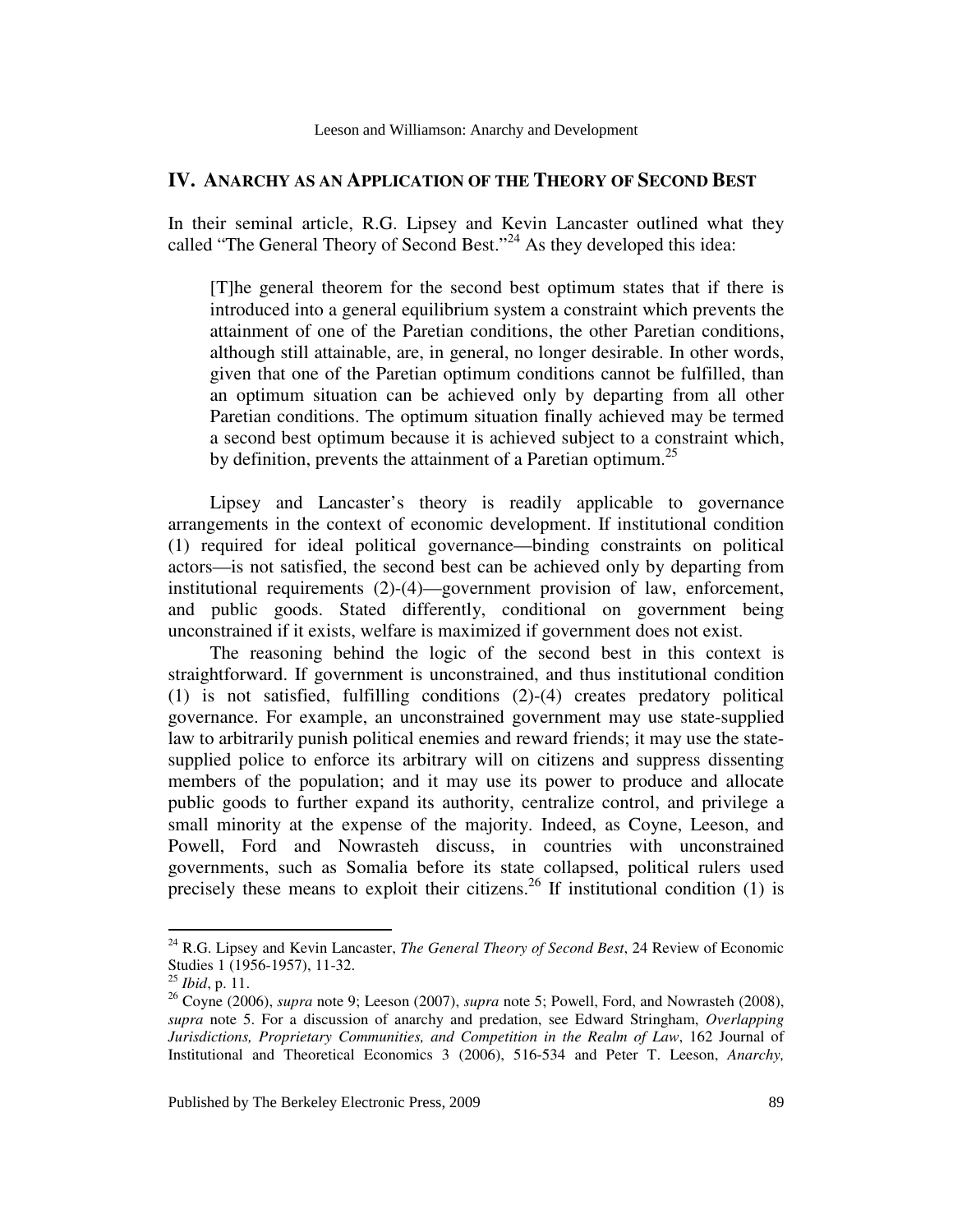unfulfilled, fulfilling conditions (2)-(4) provides unconstrained government the means to prey on the population.

On the other hand, failing to fulfill institutional conditions (2)-(4) required for ideal political governance when institutional condition (1) is unfulfilled produces anarchy. A "government" that does not provide, let alone have a monopoly on the provision of, law, courts, police, or public goods is not a government. Where the state does not perform any of these even most basic functions, there is no state—no agency with a monopoly on the use of force and final arbiter of disputes. The resulting anarchy provides and enforces rules, supplies public goods, and so on through private institutional arrangements, such as those that have emerged to provide private governance in stateless Somalia, in the international arena, and in other formally ungoverned environments past and present.<sup>27</sup> The extent of social cooperation, and thus the level of welfare, enabled through such means is limited compared to that possible under first-best governance (the protective, productive state). However, given that anarchy produces higher welfare than predatory political governance, since not fulfilling institutional conditions  $(2)-(4)$  when institutional condition  $(1)$  is unfulfilled produces anarchy, and fulfilling conditions (2)-(4) when condition (1) is unfulfilled produces predatory political governance, anarchy is a *second best*.

Note that the fact that the first-best governance arrangement for economic development is a protective, productive state is irrelevant. Such ideal political governance is not part of the opportunity set faced by countries that have not satisfied institutional condition (1)—namely, LDCs on the brink of state failure. Note also that we are not arguing that anarchy-as-a-second best for economic development in LDCs means these countries will perform as well as countries that are able to satisfy institutional conditions (1)-(4) and thus can achieve ideal political governance, the first-best outcome. By definition, they cannot. Anarchy, if it is allowed to emerge, will certainly leave many development obstacles in the countries in which it emerges. However, the relevant basis of comparison is *not* how anarchy will perform in these countries relative to the unattainable first-best outcome of ideal political governance—the comparison many policymakers are tempted to make. The relevant basis of comparison is how anarchy performs relative to the governance alternative actually available to these countries—

*Monopoly, and Predation*, 163 Journal of Institutional and Theoretical Economics 3 (2007), 467- 482.

<sup>27</sup> See, for instance, Avinash K. Dixit, *Lawlessness and Economics: Alternative Modes of Governance* (Princeton: Princeton University Press, 2004); Robert C. Ellickson, *Order without Law: How Neighbors Settle Disputes* (Cambridge, MA: Harvard University Press, 1991); and the references at *supra* note 14.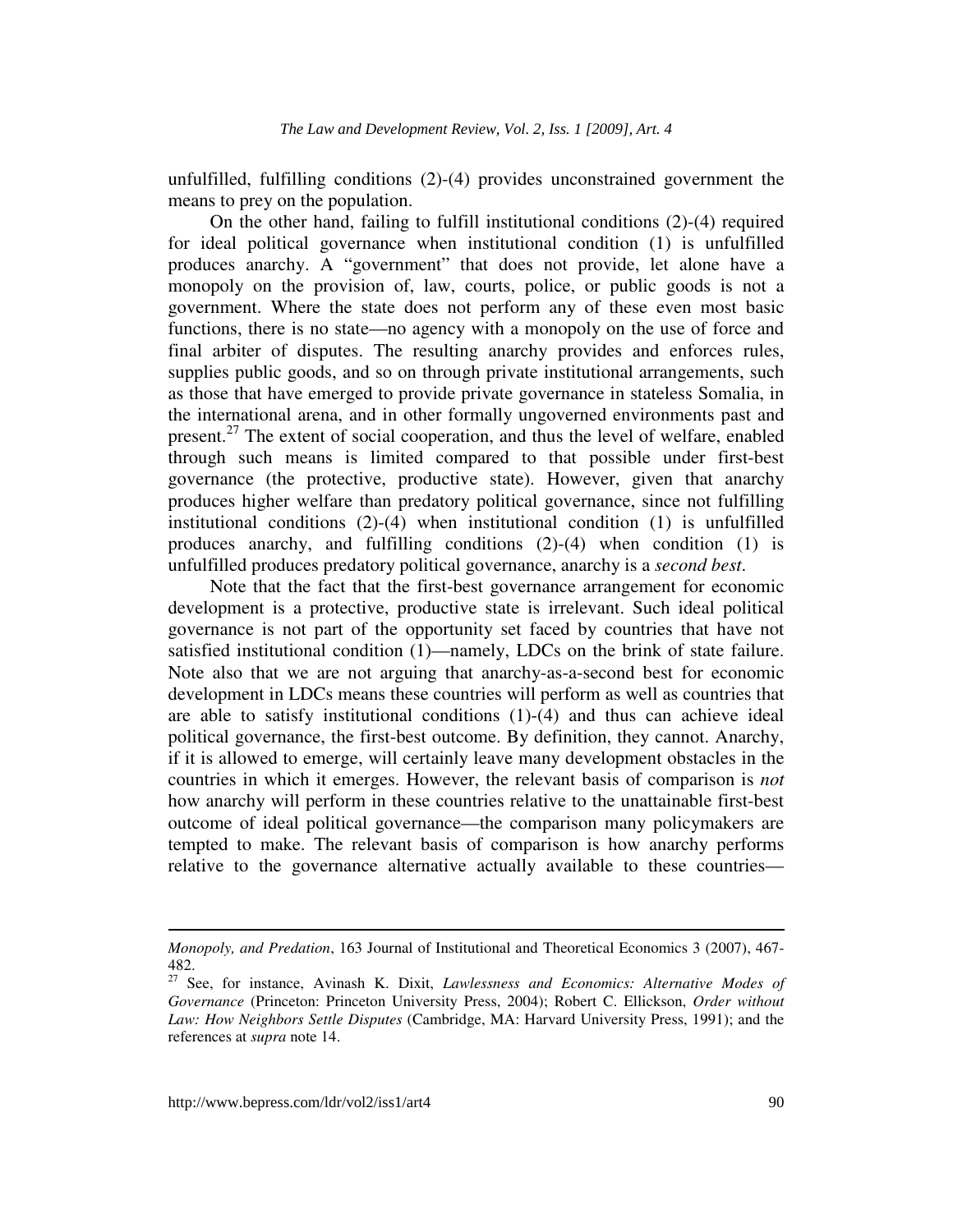predatory political governance—a comparison in which, as Section III showed, anarchy fares favorably.

## **V. CONCLUDING REMARKS**

Is anarchy a constrained optimum for LDCs on the brink of government collapse? Because of the international community's efforts aimed at preventing these governments from totally imploding, we only have only one country that, despite such efforts, has operated under statelessness for any period of time. Somalia's comparative experience under predatory political governance and anarchy, however, suggests that it might be. Somalia remains extremely undeveloped, but it is more developed today without government than it was 17 years ago under predatory political governance.

Somalia's experience is suggestive that rather than being the worst of all possible governance options, anarchy may in fact be superior to many failing states' realistic alternative, which is continued predatory political rule. The broad similarity between Sierra Leone's experience under government and Somalia's superior development performance without government suggests that allowing government to crumble and anarchy to emerge in Sierra Leone may actually improve its state of development as well. This possibility appears less incredible when one recognizes that if a government is predatory enough, it can actually depress development below that level attainable without any government at all. If Somalia's experience under predatory government versus anarchy can be at all generalized, a number of other LDCs in SSA may also benefit from embracing anarchy as a constrained optimum.

In thinking about the political economy of LDCs, researchers must be careful to not let the best be the enemy of the good. Although it is difficult to stand by while the state of development remains abysmally low in many parts of the world and allow existing governments to collapse under the weight of their own predation, as Coyne highlights, policymakers must be wary of committing what, in a different context, Harold Demsetz called the "nirvana fallacy."<sup>28</sup> Policymakers must ask themselves if something like what we have called ideal political governance is a realistic option in currently weak and failing states. We have argued that a sober assessment will in many of cases reveal that the answer to this question is no. If this is so, policymakers must ask themselves what the realistic alternatives are. Our analysis suggests there are two: predatory political

<sup>28</sup> Coyne (2006), *supra* note 9; Harold Demsetz, *Information and Efficiency: Another Viewpoint*, 11 Journal of Law and Economics 1 (1969), 1-21.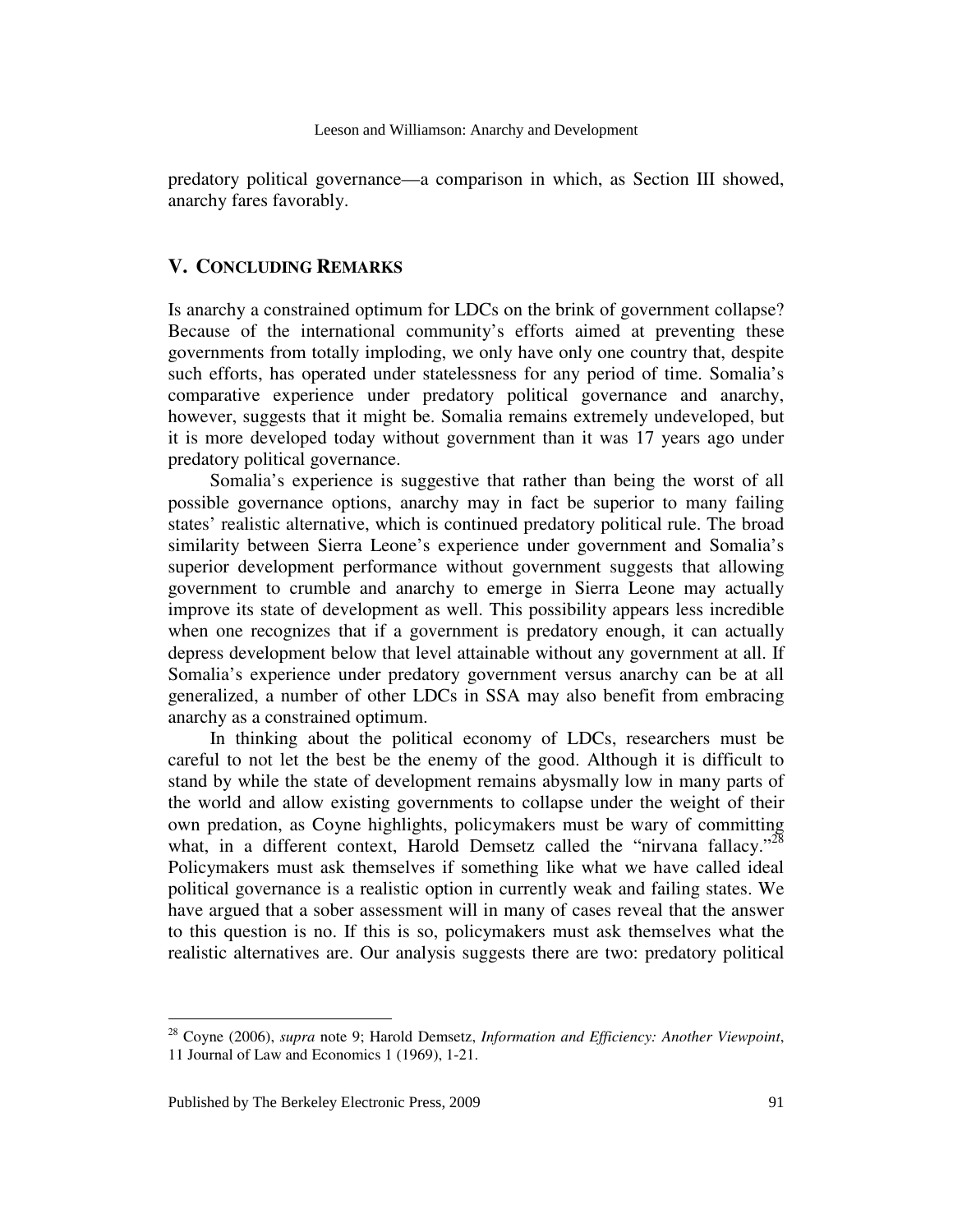governance, which means the governments that have ruled weak and failing states up to this point, and anarchy.

The Theory of Second Best as applied to the institutions of economic development suggests that if ideal political governance is unattainable because of constraints that prevent rule-bound, non-predatory government, deviating from the other conditions of ideal political governance, namely state provision of law, enforcement, and public goods, is required to achieve the second-best outcome, which produces anarchy. Our argument does not suggest that any degree of political predation (i.e., the absence of perfectly effective constraints on government) requires the abandonment of government. Not even the most successful developed countries, such as those in North America and Western Europe, satisfy this impossible benchmark. Our analysis focused on the total absence of constraints on government and thus unchecked political predation, which we observe in the poorest parts of the world. When this is the case, government generates more costs for citizens than benefits and the potential for anarchy's relative superiority reemerges. The task then becomes identifying for which specific countries this potential is a reality. At least for the poorest of the LDCs, where government often hangs on only by a thread that is provided by the international community, it seems that such a reality is probable. For these countries, it may make more sense to welcome anarchy than to fear it. If, as our analysis suggests, predatory government is the worst-case governance arrangement, the poorest of the LDCs are already at the bottom of the institutional barrel. Under anarchy, there is nowhere for development to go but up.

## **REFERENCES**

- Acemoglu, Daron and Simon Johnson, *Unbundling Institutions*, 113 Journal of Political Economy 5 (2005).
- Acemoglu, Daron, Simon Johnson, and James Robinson, *The Colonial Origins of Comparative Development: An Empirical Investigation*, 91 American Economic Review 5 (2001).
- Acemoglu, Daron, Simon Johnson, and James Robinson, *Reversal of Fortune: Geography and Institutions in the Making of the Modern World Income Distribution*, 117 Quarterly Journal of Economics 4 (2002).
- Anderson, Terry L. and Peter J. Hill, *The Not So Wild, Wild West* (Stanford: Stanford University Press, 2004).
- Auty, Richard M., *The Political Economy of Resource-Driven Growth*, 46 European Economic Review 4-6 (2001).
- Baland, Jean-Marie and Patrick Francois, *Rent-Seeking and Resource Booms*, 61 Journal of Development Economics 2 (2000).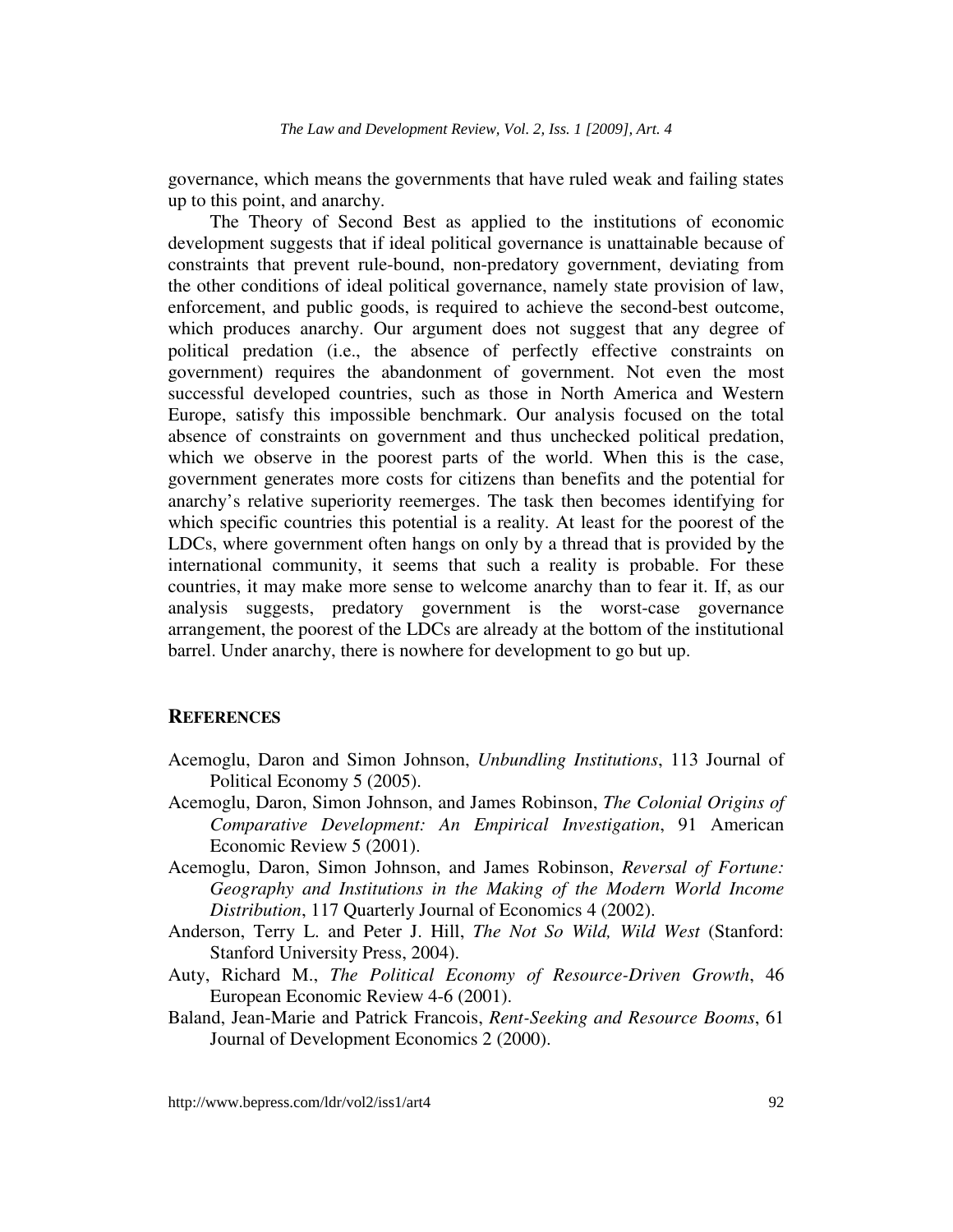- Benson, Bruce L., *The Spontaneous Evolution of Commercial Law*, 55 Southern Economic Journal 3 (1989).
- Benson, Bruce L., *The Enterprise of Law: Justice without the State* (CA: Pacific Research Institute, 1990).
- Buchanan, James M., *The Limits of Liberty: Between Anarchy and Leviathan* (Chicago: University of Chicago Press, 1977).
- Buchanan, James M. and Yong Yoon, *The Return of Increasing Returns* (Ann Arbor: University of Michigan, 1994).
- Coyne, Christopher J., Reconstructing Weak and Failed States: Foreign Intervention and the Nirvana Fallacy, 2 *Foreign Policy Analysis* (2006).
- CIA, *CIA World Factbook*,

available at: <www.cia.gov/cia/publications/factbook/>.

- Demsetz, Harold, *Information and Efficiency: Another Viewpoint*, 12 Journal of Law and Economics 1 (1969).
- Dixit, Avinash K. *Lawlessness and Economics: Alternative Modes of Governance* (Princeton: Princeton University Press, 2004).
- Easterly, William, *Can Institutions Resolve Ethnic Conflict?*, 49 Economic Development and Cultural Change 4 (2001).
- Easterly, William and Ross Levine, *Africa's Growth Tragedy: Policies and Ethnic Divisions*, 112 Quarterly Journal of Economics 4 (1997).
- Easton, Steven T. and Michael A. Walker, *Income, Growth, and Economic Freedom*, 87 American Economic Review 2 (1997).
- Ellickson, Robert C., *Order without Law: How Neighbors Settle Disputes* (Cambridge, MA: Harvard University Press, 1991).
- Esposto, Alfredo G. and Peter A. Zaleski, *Economic Freedom and the Quality of Life: An Empirical Analysis: An Empirical Analysis*, 10 Constitutional Political Economy 2 (1999).
- Friedman, David, *Private Creation and Enforcement of Law: A Historical Case*, 8 Journal of Legal Studies 2 (1979).
- Foreign Policy/Fund for Peace, *Failed States Index*, available at: <www.fundforpeace.org and http://foreignpolicy.com>.
- Hall, Robert and Charles Jones, *Why Do Some Countries Produce So Much More Output Per Worker than Others?*, 114 Quarterly Journal of Economics 1 (1999).
- Hanke, Steve H. and Stephen J.K. Walters, *Economic Freedom, Prosperity, and Equality: A Survey*, 17 Cato Journal 2 (1997).
- Hayek, Friedrich A., *The Use of Knowledge in Society*, 35 American Economic Review 1 (1945).
- Hobbes, Thomas, *Leviathan* (Oxford: Blackwell, 1955).
- Leeson, Peter T., *Better Off Stateless: Somalia Before and After Government Collapse*, 35 Journal of Comparative Economics 4 (2007).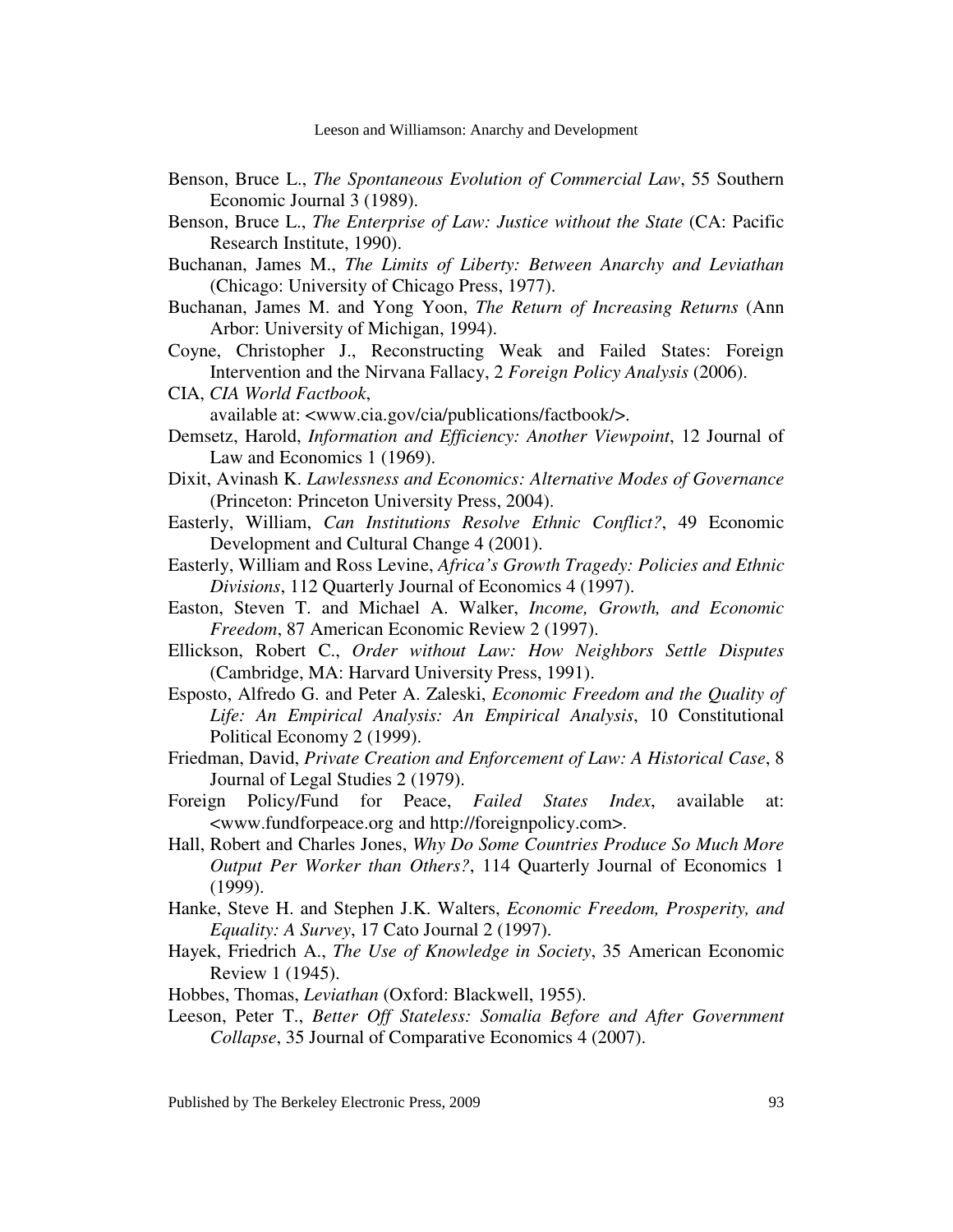- Leeson, Peter T., *Efficient Anarchy*, 130 Public Choice 1-2 (2007).
- Leeson, Peter T., *Anarchy, Monopoly, and Predation*, 163 Journal of Institutional and Theoretical Economics 3 (2007).
- Leeson, Peter T., *An-arrgh-chy: The Law and Economics of Pirate Organization*, 115 Journal of Political Economy 6 (2007).
- Leeson, Peter T., *Trading with Bandits*, 50 Journal of Law and Economics 2 (2007).
- Leeson, Peter T., *Social Distance and Self-Enforcing Exchange*, 37 Journal of Legal Studies 1 (2008).
- Leeson, Peter T., How *Important is State Enforcement for Trade?*, 10 American Law and Economics Review 1 (2008).
- Leeson, Peter T., *The Laws of Lawlessness*, 38 Journal of Legal Studies 2 (2009).
- Leeson, Peter T. and Peter J. Boettke, *Two-Tiered Entrepreneurship and Economic Development*, 29 International Review of Law and Economics 3 (2009).
- Lipsey, R.G. and Kevin Lancaster, *The General Theory of Second Best*, 24 Review of Economic Studies 1 (1956-1957).
- Little, Peter D., *Somalia: Economy without State* (Bloomington, IN: Indiana University Press, 2003).
- Madison, James, Alexander Hamilton, and John Jay, *The Federalist Papers* (London: Penguin, 1987).
- Mehlum, Halvor, Karl Moene, and Ragnar Torvik, *Institutions and the Resource Curse*, 116 Economic Journal 1 (2006).
- Moselle, Boaz and Benjamin Polak, *A Model of a Predatory State*, 17 Journal of Law, Economics and Organization 1 (2001).
- Nelson, Michael A. and Ram D. Singh, *Democracy, Economic Freedom, Fiscal Policy and Growth in LDCs: A Fresh Look*, 46 Economic Development and Cultural Change 4 (1998).
- Nenova, Tatiana, *Private Sector Response to the Absence of Government Institutions in Somalia* (Washington, D.C.: The World Bank, 1994).
- Nenova, Tatiana and Tim Harford, *Anarchy and Invention: How Does Somalia Cope without Government?*, Public Policy for the Private Sector Note No. 280 (November 2004).
- North, Douglass C., *Institutions, Institutional Change and Economic Performance* (Cambridge, UK: Cambridge University Press, 1990).
- North, Douglass C., John Joseph Wallis, and Barry R. Weingast, *Violence and Social Orders: A Conceptual Framework for Interpreting Recorded History* (Cambridge, UK: Cambridge University Press, 2009).
- Norton, Seth W., Poverty, Property Rights, and Human Well-Being: A Cross-National Study, 18 *Cato Journal* 2 (1998).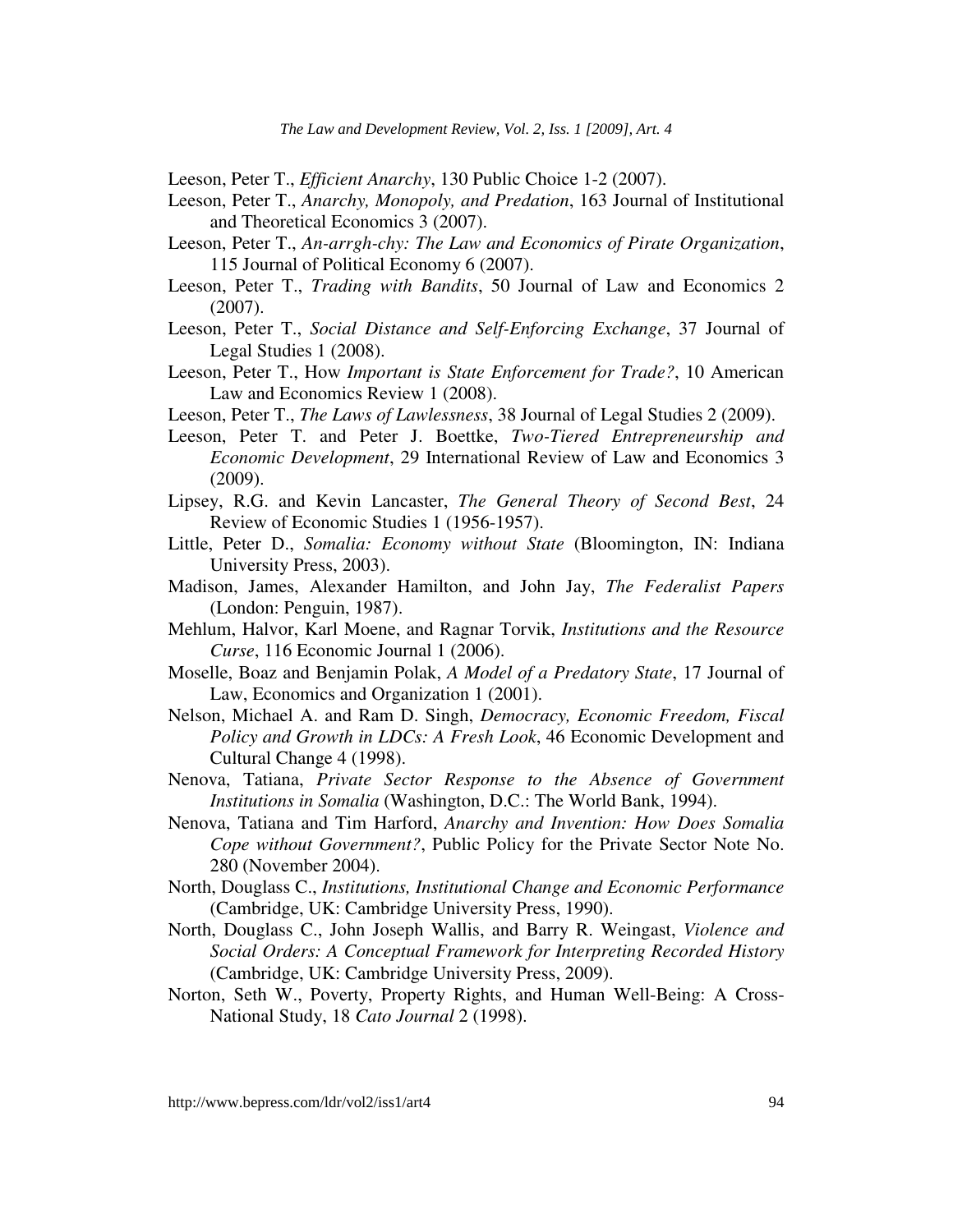Leeson and Williamson: Anarchy and Development

- Pierson, Paul, *The Limits of Design: Explaining Institutional Origins and Change*, 13 Governance 4 (2000).
- Pierson, Paul, *Increasing Returns, Path Dependence and the Study of Politics*, 94 American Political Science Review 2 (2000).
- Powell, Benjamin, Ryan Ford, and Alex Nowrasteh, *Somalia After State Collapse: Chaos or Improvement?*, 67 Journal of Economic Behavior and Organization 3-4 (2008).
- Powell, Benjamin and Edward Stringham, *Public Choice and the Economic Analysis of Anarchy: A Survey*, Public Choice (forthcoming, 2009).
- Powell, Benjamin and Bart J. Wilson, *An Experimental Investigation of Hobbesian Jungles*, 66 Journal of Economic Behavior and Organization 3-4 (2008).
- Robinson, James A., Ragner Torvik, and Thierry Verdier, *Political Foundations of the Resource Curse*, 79 Journal of Development Economics 2 (2006).
- Rodrik, Dani, *Second-Best Institutions*, 98 American Economic Review 2 (2008).
- Rodrik, Dani, Arvind Subramanian, and Francesco Trebbi, *Institutions Rule: The Primacy of Institutions over Geography and Integration in Economic Development*, 9 Journal of Economic Growth 2 (2004).
- Scully, Gerald, *The Institutional Framework and Economic Development*, 96 Journal of Political Economy 3 (1988).
- Stringham, Edward, *Overlapping Jurisdictions, Proprietary Communities, and Competition in the Realm of Law*, 162 Journal of Institutional and Theoretical Economics 3 (2006).
- Torvik, Ragnar, *Natural Resources, Rent Seeking, and Welfare*, 67 Journal of Development Economics 2 (2002).
- Tures, John A., *Economic Freedom and Conflict Reduction: Evidence from the 1970s, 1980s, and 1990s*, 22 Cato Journal 2 (2003).
- UNDP, *Human Development Report 1999* (New York: Oxford University Press, 1999).
- UNDP, *Human Development Report 2001-Somalia* (New York: UNDP, 2001).
- UNDP, *Human Development Report 2004* (New York: Oxford University Press, 2004).
- UNDP, *Human Development Report 2005* (New York: UNDP, 2005).
- UNDP, *Human Development Report 2006* (New York: UNDP, 2006).
- UNDP and World Bank, *Socio-Economic Survey 2002-Somalia* (Washington, D.C./NewYork: UNDP and World Bank, 2003).
- Weingast, Barry R., *The Economic Role of Political Institutions: Market-Preserving Federalism and Economic Development*, 11 Journal of Law, Economics and Organization 1 (1995).
- WHO, *WHO Mortality Database*, available at:

<www3.who.int/whosis/menu.cfm?path=whosis,mort>.